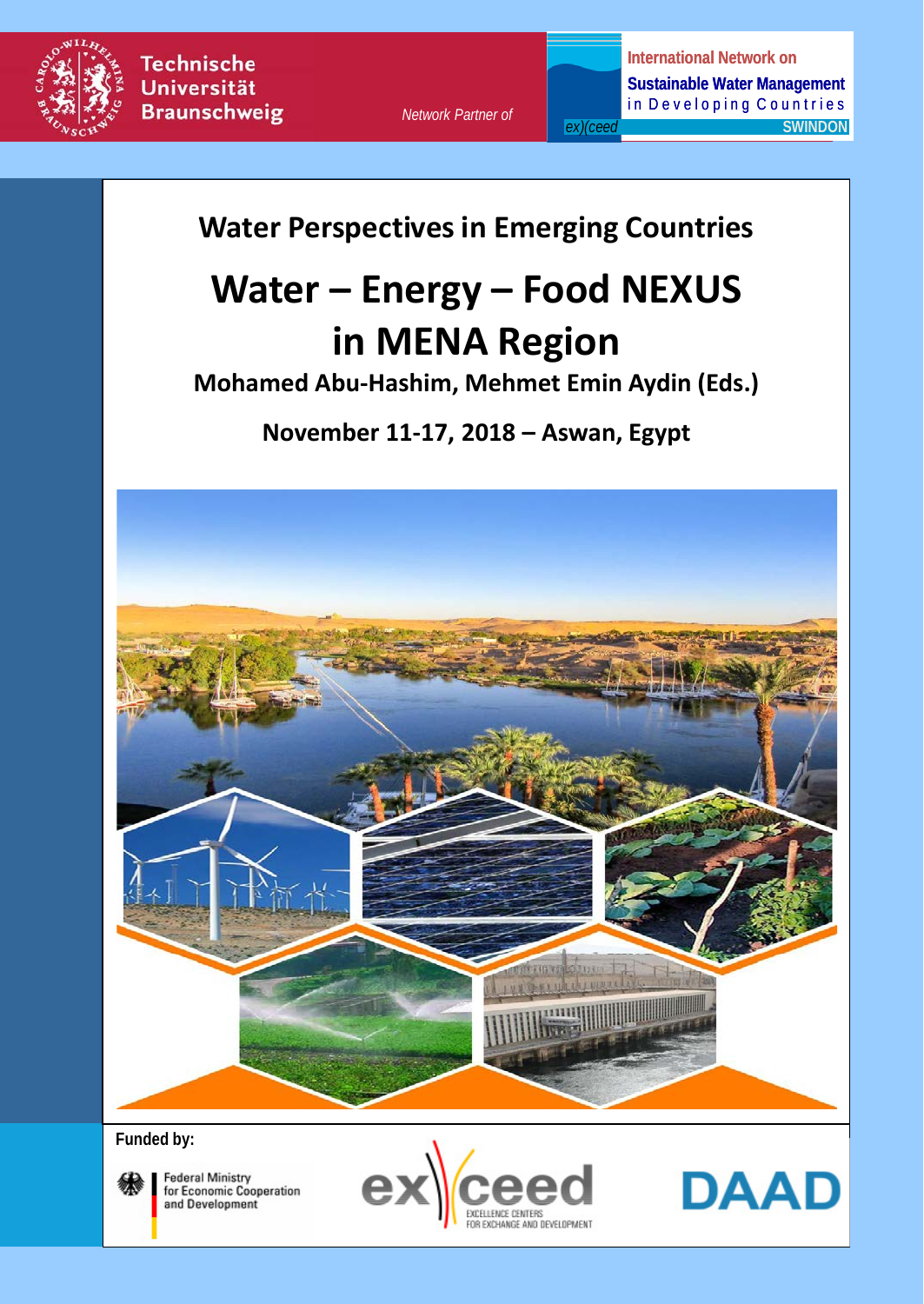Water-energy-food NEXUS is central to sustainable development in MENA Region. Demand for these domains is increasing, driven with a rising global population, changing diets, rapid urbanization and economic growth. Agriculture is considered to be the largest consumer of the world's freshwater resources, and more than onequarter of the energy consumed globally is spent on food production and supply. The linkages between these essential domains require an appropriately integrated approach to ensuring water and food security, sustainable agriculture, and energy production worldwide.

Water is a finite resource having to serve exponentially more people and usages, and so ensuring that everyone has access to a reliable supply and sustainable progress. As water resources become more stretched, the energy and food sectors' dependence on water means that decision-makers are now increasingly focusing on water resources management, ecosystem protection, and water supply and sanitation as part of their policy and practice for sustainable developments goals. In addition, there will need development of less water-intensive renewable energy, such as hydropower and wind power, before it makes a significant impact on water demand.

As agriculture set to remain the biggest user of water into the middle of this century, efficiency measures along the entire agrifood technologies can help saving water and energy, such as precision irrigation based on information supplied by water providers, which can motivate farmers to invest in their systems ensuring the best returns from their water investments.

The expert workshop held in Aswan, Egypt aimed to exchange knowledge and to share information on water-energy-food challenges and solutions, and to establish a sustainable network of water experts in the MENA Region.

**Editors** 

Assoc. Prof. Dr. Mohamed Abu-Hashim - Zagazig University, Egypt Prof. Dr. Mehmet Emin Aydin – Necmettin Erbakan University, Turkey

Cuvillier Verlag Göttingen Internationaler wissenschaftlicher Fachverlag

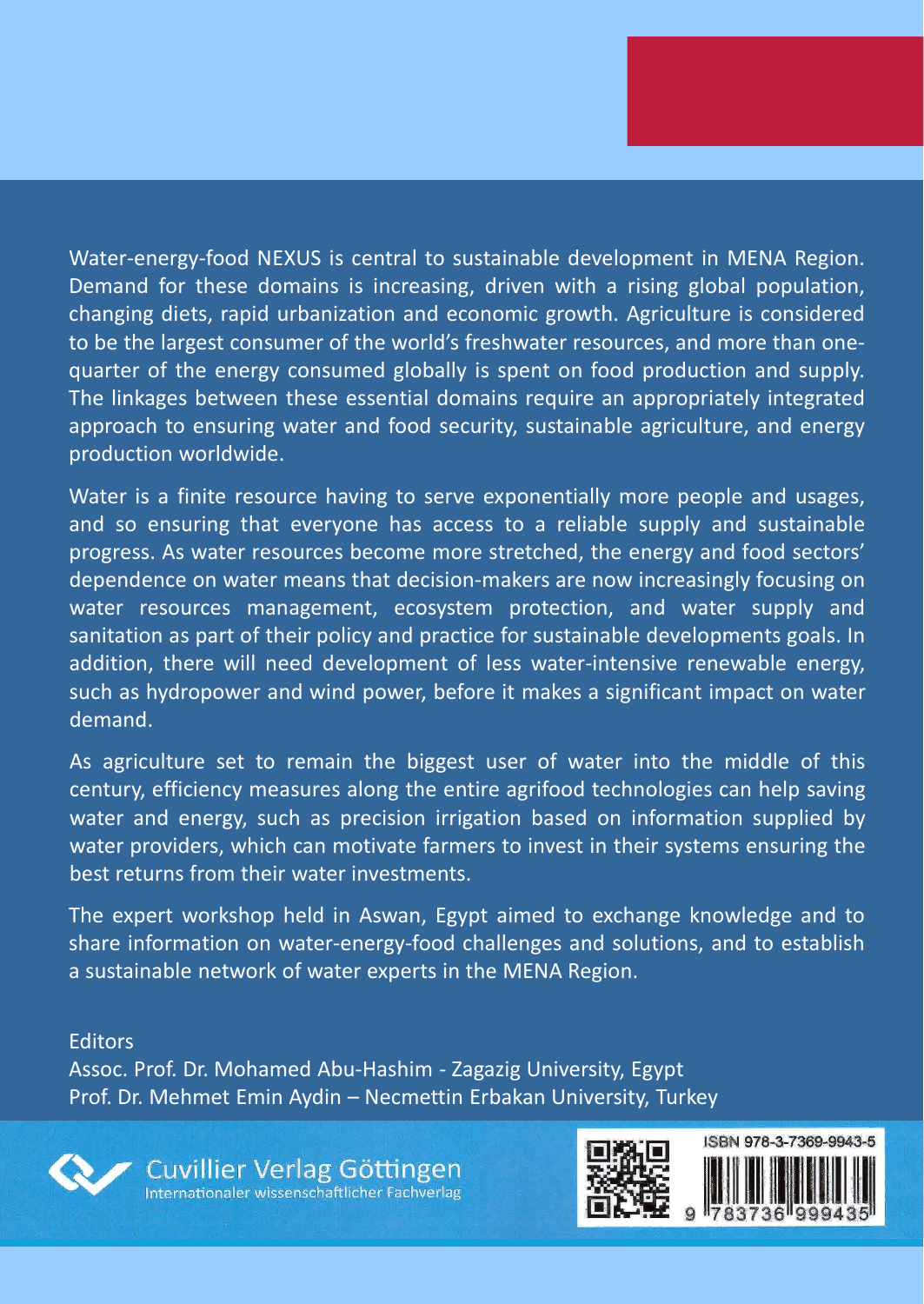#### **Water Perspectives in Emerging Countries**

# **Water – Energy – Food NEXUS in MENA Region**

#### **Mohamed Abu-Hashim, Mehmet Emin Aydin (Eds.)**

#### **November 11-17, 2018 – Aswan, Egypt**

#### **Issue Editors**

Assoc. Prof. Dr. Mohamed Abu-Hashim Zagazig University, Technology Transfer Office (TTO), Zagazig, Egypt; dr.mabuhashim@gmail.com

Prof. Dr. Mehmet Emin Aydin Necmettin Erbakan University, Faculty of Engineering and Architecture, Civil Engineering Department, Konya, Turkey; meaydin@konya.edu.tr

#### **Exceed Chairman & Editor-in-Chief**

Prof. Dr.-Ing. Norbert Dichtl Technische Universität Braunschweig, Institute of Sanitary and Environmental Engineering, 38106 Braunschweig, Germany; n.dichtl@tu-bs.de

#### **Publishing Editor**

Prof. em. Dr. mult. Dr. h.c. Müfit Bahadir Technische Universität Braunschweig, Leichtweiss Institute, Exceed Office, 38106 Braunschweig, Germany; m.bahadir@tu-bs.de

This publication was financed by the German Academic Exchange Service (DAAD) and the Federal Ministry for Economic Cooperation and Development (BMZ).

All rights reserved including translation into foreign languages. The publication or parts thereof may not be reproduced in any form without permission from the publishers.

Printed in Germany by Cuvillier Verlag, Göttingen, Germany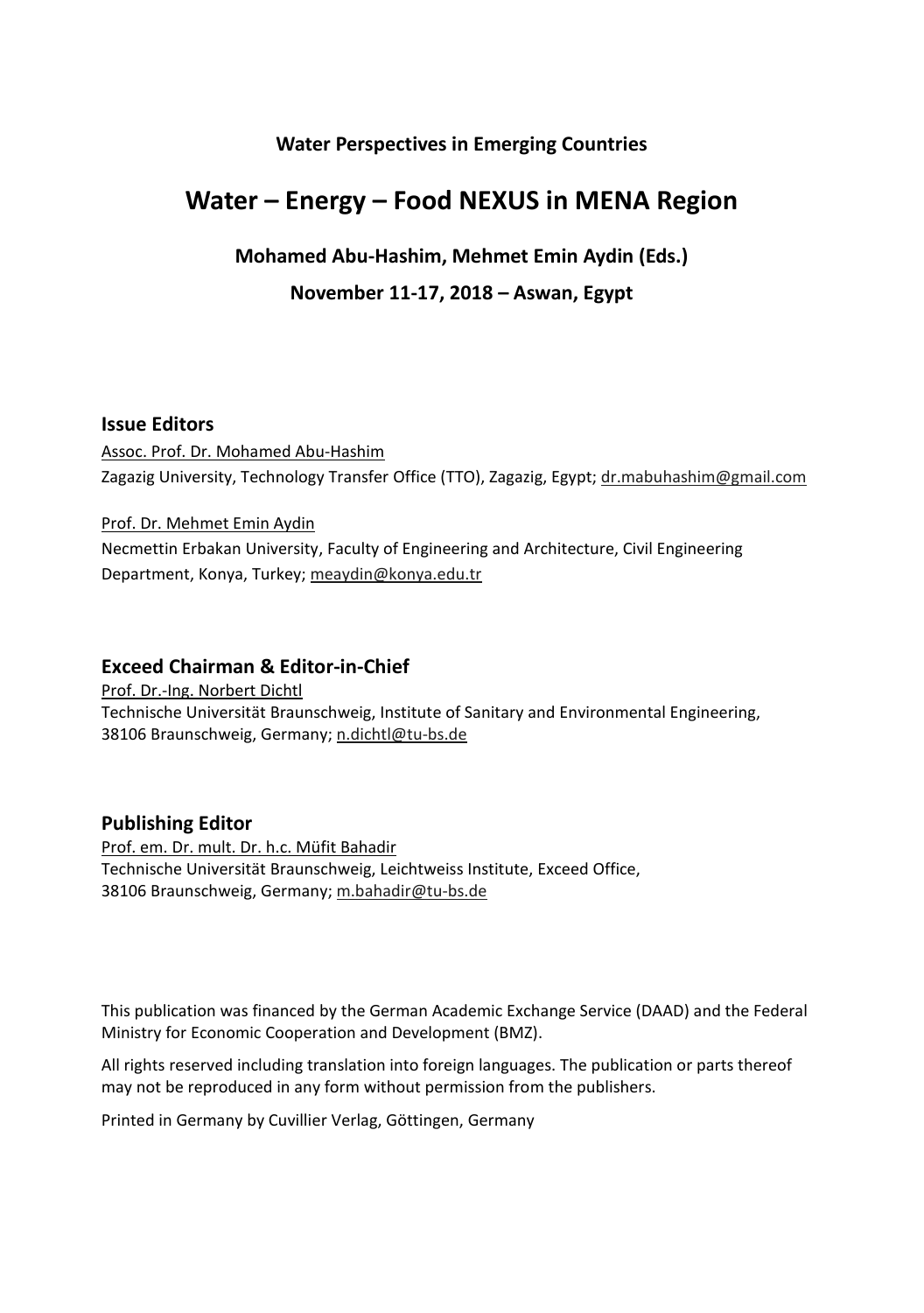#### **Bibliografische Information der Deutschen Nationalbibliothek**

Die Deutsche Nationalbibliothek verzeichnet diese Publikation in der Deutschen Nationalbibliografie; detaillierte bibliografische Daten sind im Internet über http://dnb.d-nb.de abrufbar. 1. Aufl. - Göttingen: Cuvillier, 2018

© CUVILLIER VERLAG, Göttingen 2018 Nonnenstieg 8, 37075 Göttingen Telefon: 0551-54724-0 Telefax: 0551-54724-21 www.cuvillier.de

Alle Rechte vorbehalten. Ohne ausdrückliche Genehmigung des Verlages ist es nicht gestattet, das Buch oder Teile daraus auf fotomechanischem Weg (Fotokopie, Mikrokopie) zu vervielfältigen. 1. Auflage, 2018 Gedruckt auf umweltfreundlichem, säurefreiem Papier aus nachhaltiger Forstwirtschaft.

 ISBN 978-3-7369-9943-5 eISBN 978-3-7369-8943-6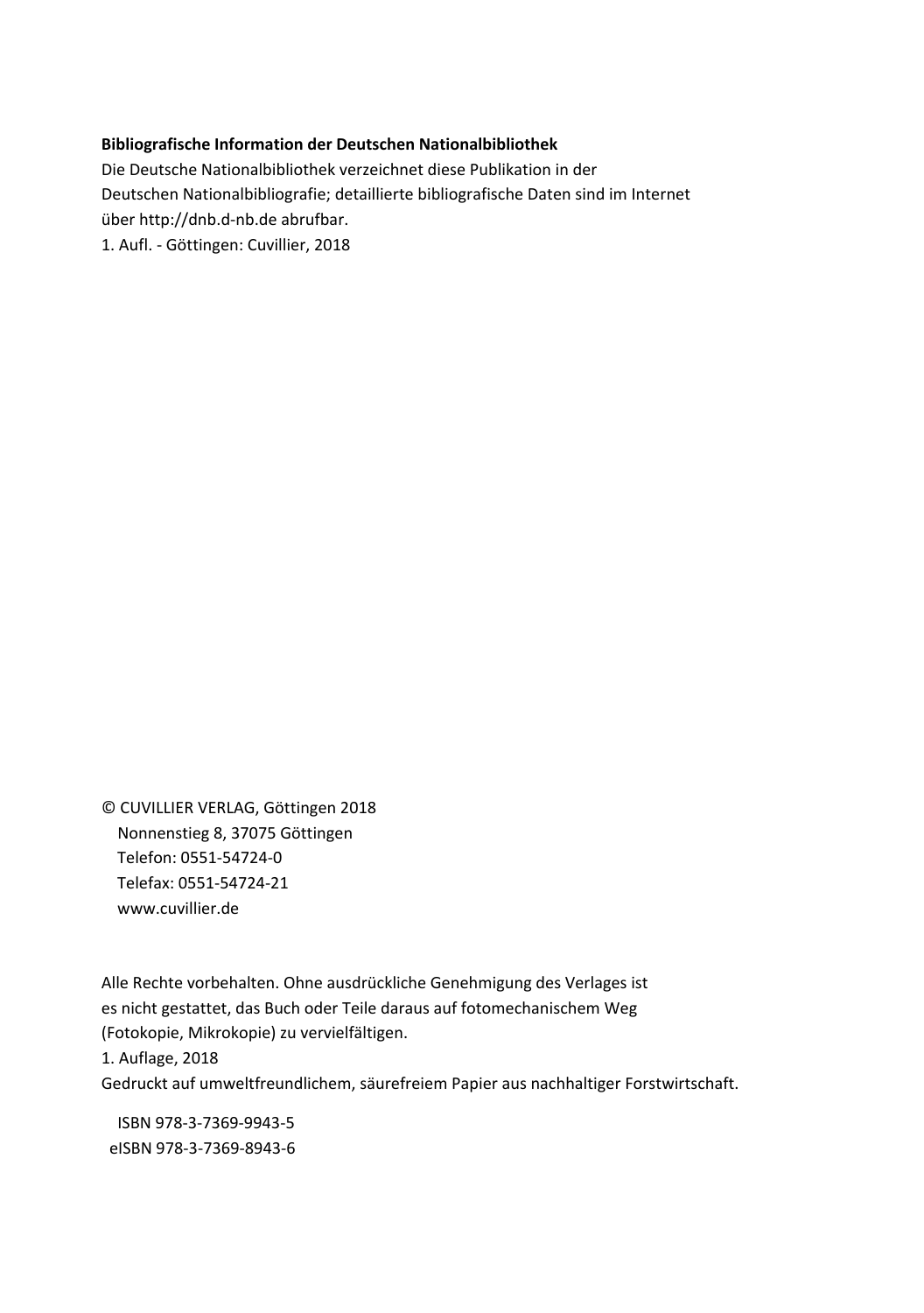# **CONTENT**

| Preface                                                                                                                                                      | 1   |
|--------------------------------------------------------------------------------------------------------------------------------------------------------------|-----|
| Role of dams in water-energy-food nexus                                                                                                                      | 2   |
| Water-energy-food strategy for sustainable development in Morocco                                                                                            | 13  |
| Impacts of Grand Ethiopian Renaissance Dam on water, agriculture<br>and energy sectors in Egypt                                                              | 25  |
| Impacts of climate change on water and food security in Turkey                                                                                               | 34  |
| Removal of arsenic pollution from groundwater in small villages, assessment of low cost<br>technologies in Konya, Turkey                                     | 46  |
| Constructed wetlands as smart combinations of water treatment and energy generation                                                                          | 54  |
| Assessing the potential of using solar photovoltaic pumping in irrigation:<br>Case of the Tadla Region in Morocco                                            | 62  |
| Integration of solar energy, desalination and agricultural greenhouses                                                                                       | 70  |
| Kinetic study for nitrate removal by nano zero-valent iron                                                                                                   | 80  |
| Impacts of unofficial water reuse in Edko drain catchment, western Nile delta<br>(A. Abd El-Moneim, A. El-Saadi, A. Abd Allah, A. Hassan, S. Abou El-Fotouh) | 87  |
| Study of physicochemical parameters of groundwater in Mohammedia Region, Morocco,<br>for use in agriculture                                                  | 97  |
| Flood risk assessment for sustainable renewable energy generation;<br>Case study: Egypt's Red Sea Coast                                                      | 107 |
| Water uses and productivity in crop/livestock farms in a semi-arid region                                                                                    | 123 |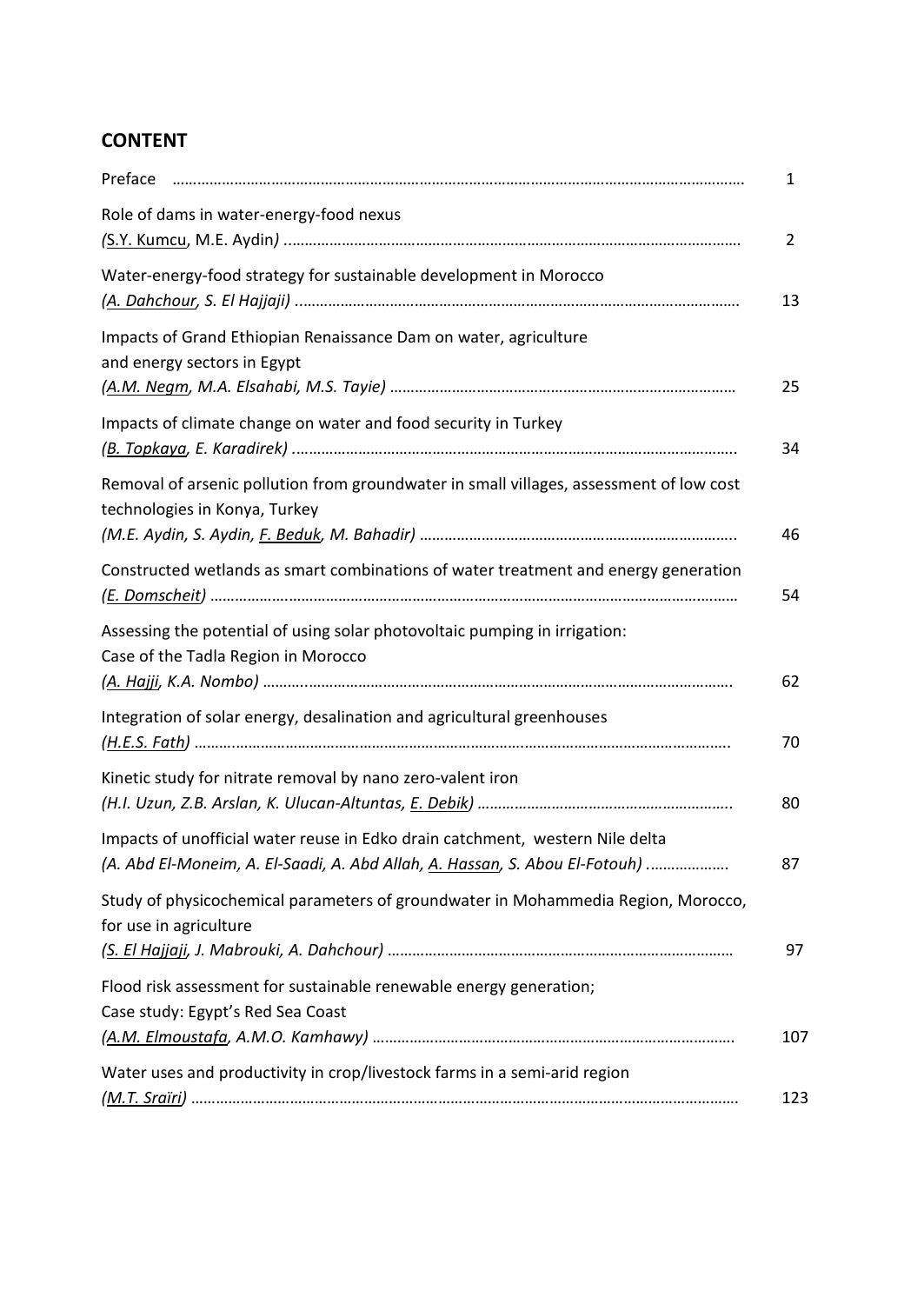| Assessment of water management in irrigation applications in the Karapinar Basin,<br>Konya, Turkey                                     | 141 |
|----------------------------------------------------------------------------------------------------------------------------------------|-----|
| C/N ratio mapping using geostatistics for variable rate technology application in Egypt                                                | 149 |
| Internet of things and cloud computing for smart precision agriculture                                                                 | 156 |
| Bio-treatment efficiency of different wastewater sources and its potential application<br>on heavy metal reduction and food production | 173 |
| Grey water management in Jordan: Technology and future perspectives                                                                    | 191 |
| Agricultural water resources management, environmental and financial evaluation -<br>A case study                                      | 199 |
| Urban sprawling in Egypt and its impact on land use reform                                                                             | 206 |
| Utilization of unused wastewater for fodder production in Jordan                                                                       | 215 |
| Water footprint of sugarcane crop in Egypt                                                                                             | 226 |
| Energy for water in Jordan's water sector                                                                                              | 236 |
| Wastewater/waste to energy in MENA Region - A review of opportunities                                                                  | 245 |
| A review on smart city concept and smart water management                                                                              | 258 |
| Lake management under the stress of climate change and agricultural water use:<br>Beyşehir Lake, Turkey                                |     |
|                                                                                                                                        | 266 |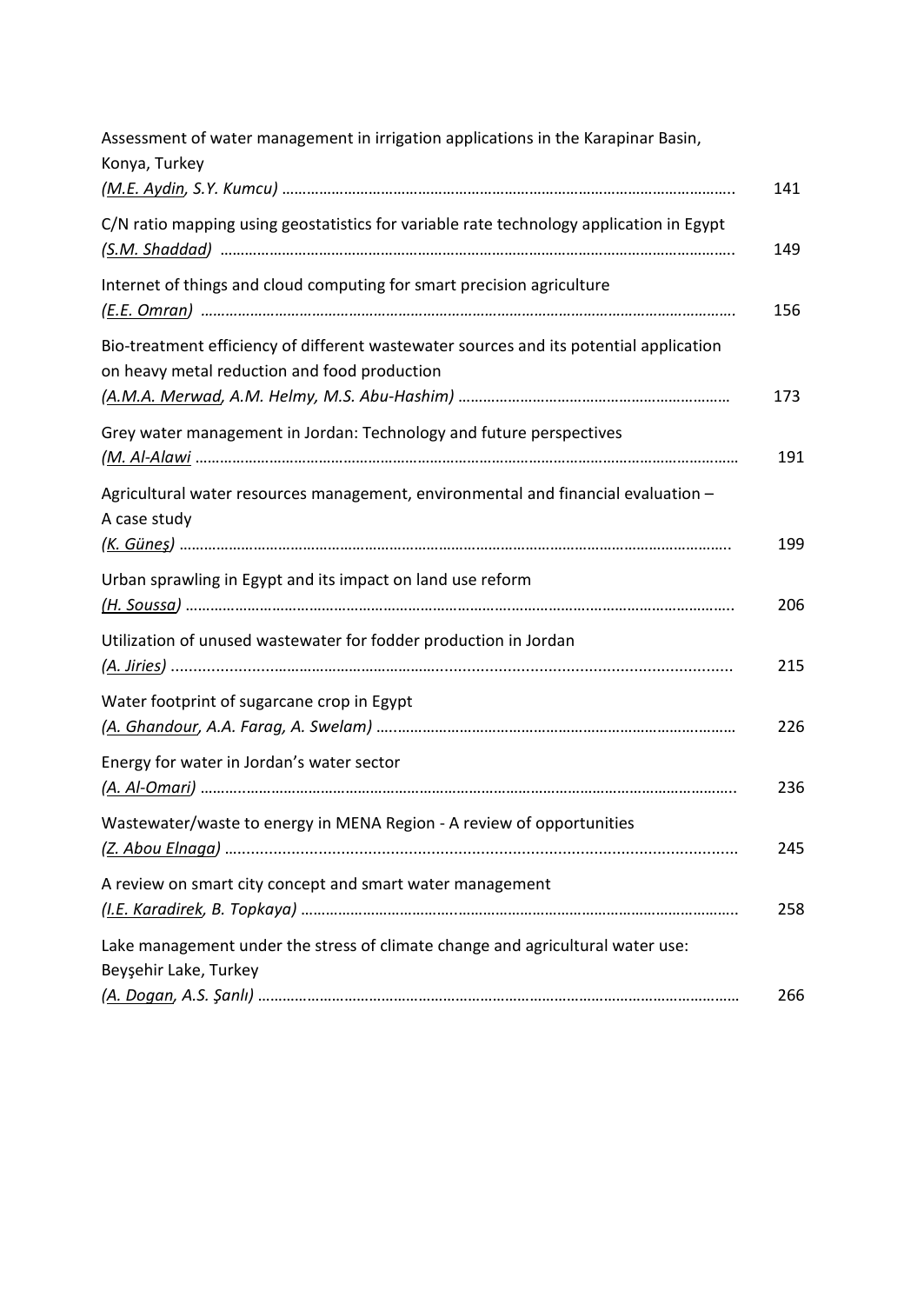### **ROLE OF DAMS IN WATER-ENERGY-FOOD NEXUS**

### **S.Y. Kumcu, M.E. Aydin**

Necmettin Erbakan University, Faculty of Engineering and Architecture, Civil Engineering Department, Konya,Turkey; *[syurdagulkumcu@konya.edu.tr](mailto:syurdagulkumcu@konya.edu.tr)*

**Keywords:** Climate Change, Dam Construction, Hydro-Electrical Power Plants, HEPP, Irrigation, Water Supply

#### **Abstract**

Water is essential for life and sustainable socio-economic development. It is an essential element for the eradication of poverty and hunger. Population growth, industrialization, urbanization and rising affluence in the 20th Century resulted in a substantial increase in water consumption. While the world's population grew three fold, water use increased six fold during the same period. The demand on water resources will continue to increase. Contrary to the general perception, Turkey is among the countries that is or will be under water stress. In recent decades, Turkey has made a lot of works in development of water resources for irrigation, hydropower generation, flood control, and other purposes. The building of dams and reservoirs has enabled to save the water from its brief seasons of rainfall to use throughout the year for irrigation, energy, drinking water and sanitation. Water storage facilities are needed to benefit from existing water resources. By the year 2018, 596 dams are under operation and 83 dams under construction in Turkey. Irrigation areas are also planned to increase from 5.6 million hectare to 8.5 million hectare in 2040. In this study, water resources of Turkey and regulation studies of surface water are discussed. The usage of dams for generating energy and as irrigation facilities are given in detail.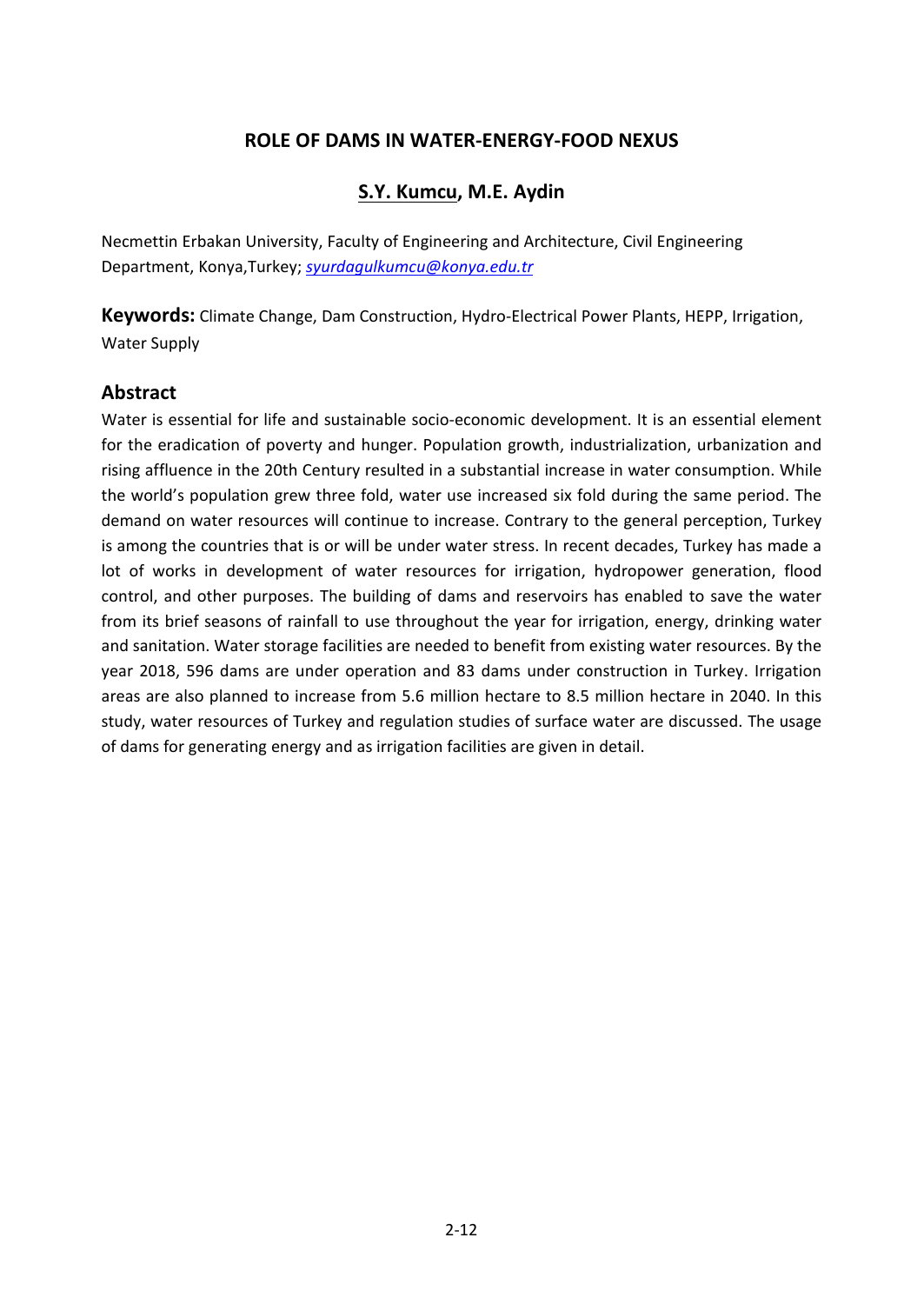# **WATER-ENERGY-FOOD STRATEGY FOR SUSTAINABLE DEVELOPMENT IN MOROCCO**

# **Abdelmalek Dahchour1 , Souad El Hajjaji2**

*1 Hassan II Agronomy and Veterinary Institute Rabat, Morocco[, abdelmalekdahchour@gmail.com](mailto:abdelmalekdahchour@gmail.com) 2 Mohamed V University, Rabat, Morocco[, hajjajisouad@yahoo.fr](mailto:hajjajisouad@yahoo.fr)*

**Keywords**: Food, water, solar energy, management

### **Abstract**

Moroccan economy relies mainly on agriculture and some limited industrial sectors as food and textile industry that represent fairly 15% of GNP. During the last two decades, Morocco has launched new economic strategy aiming at diversifying and boosting the industrial sector through an industrial emergency plan. Management of water has been dealt with through a national strategy for storage of surface water started in the 1960ies to irrigate 1 million ha, followed by the improvement of access to drinking water and the national plan of liquid sanitation. In the energy issue, Morocco has to face the regular increase of demand that has exceeded 105 tons of oil equivalents (toe). The adoption in 2009 of an ambitious strategy enables Morocco to shift towards other sources of energy, mainly solar and wind sources. The construction of four solar energy plants (Noor 1, 2, 3, 4) tends to achieve a ratio of self-generation of energy of 42% by 2020 and of 52% by 2030.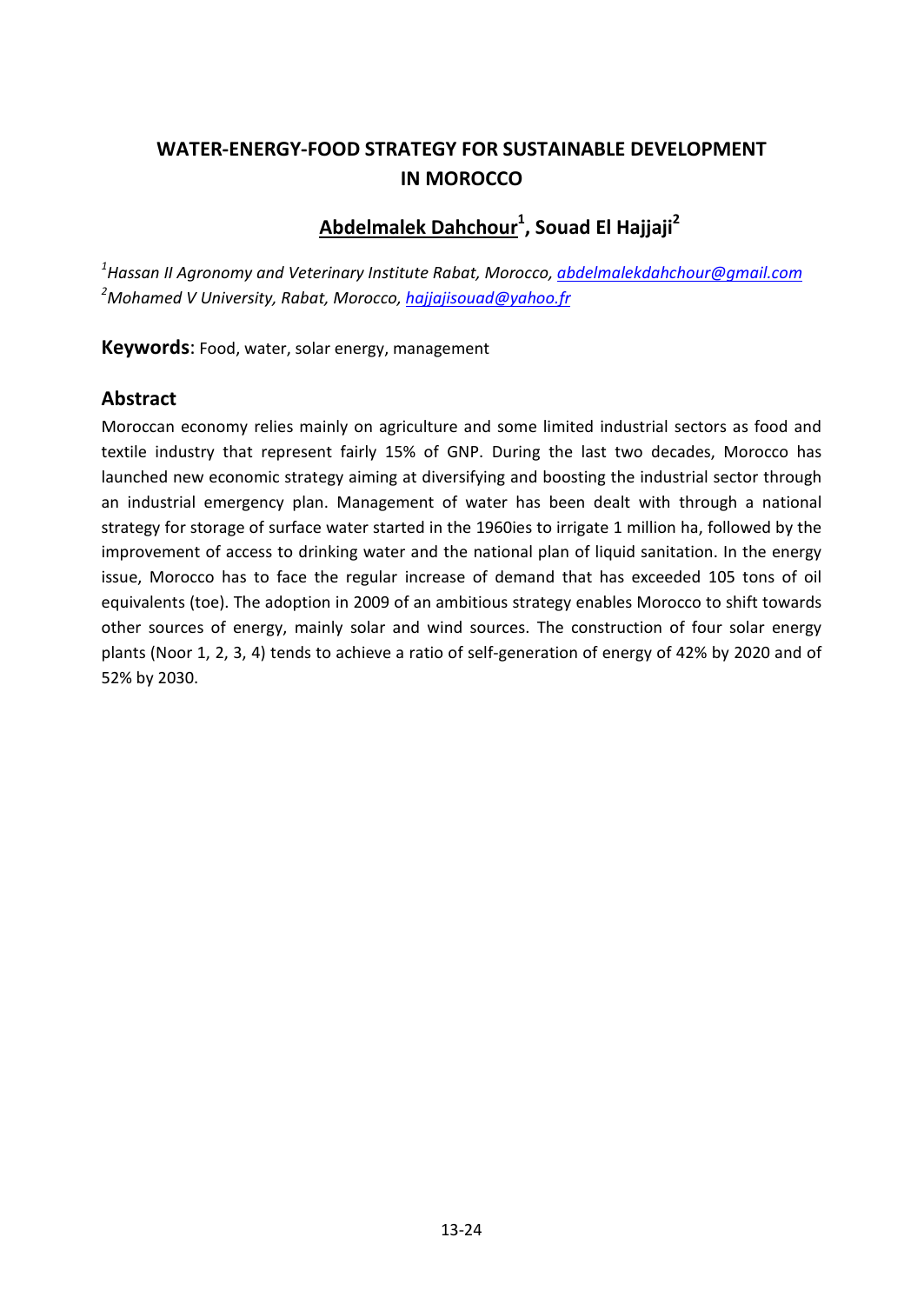# **IMPACTS OF GRAND ETHIOPIAN RENAISSANCE DAM ON WATER, AGRICULTURE AND ENERGY SECTORS IN EGYPT**

**A.M. Negm1 , M.A. Elsahabi<sup>2</sup> , M.S. Tayie3**

*1 University of Zagazig, Faculty of Engineering, Department of Water and Water Structure Engineering, Zagazig 44519, Egypt; [amnegm@zu.edu.eg](mailto:amnegm@zu.edu.eg)*

*2 University of Aswan, Faculty of Engineering, Department of Civil Engineering, Aswan, Egypt;*

*3 Cairo University, Faculty of Economics and Political Sciences, Political Science Department, Giza, Egypt; [msalman@feps.edu.eg](mailto:msalman@feps.edu.eg)*

**Keywords:** Agriculture, Energy, Egypt, Grand Ethiopian Renaissance Dam, Water Scarcity

#### **Abstract**

Egypt has a high rate of population growth. At the same time, it suffers from a severe water scarcity. In addition to the fact that its main source of fresh water is being threatened by the construction and probably the expected improper operation of the Grand Ethiopian Renaissance Dam (GERD) on the Blue Nile at about 20 km from Sudan border. Any reduction of Egypt's Nile water share will affect all associated water activities particularly energy generation from the Aswan High Dam (AHD) and the food security, which depends mainly on agricultural activities. This paper aims to summarize the results of various own and other authors' studies, which focus mainly on the impacts of GERD on the reduction of the surface water resources and the expected adverse impacts on the associated activities particularly in agriculture and energy generation. The results indicated that the reduction of the incoming water to the Aswan High Dam will depend on filling period and the assumed incoming flow in addition to other factors. The period of 10 years is recommended to minimize the negative environmental impacts on the Egyptian Society. After filling the GERD reservoir, the investigated operation scenarios reveals that to mitigate the adverse environmental impacts on Egypt conservative storage of at least 20 BCM (billion cubic meters) should be maintained to cover the expected shortage due to the adopting improper operation scenario to generate hydropower. The paper also presents how the reduction of the incoming water affects both the hydropower generation at AHD and the crop production in the agriculture and consequently the resulting food insecurity.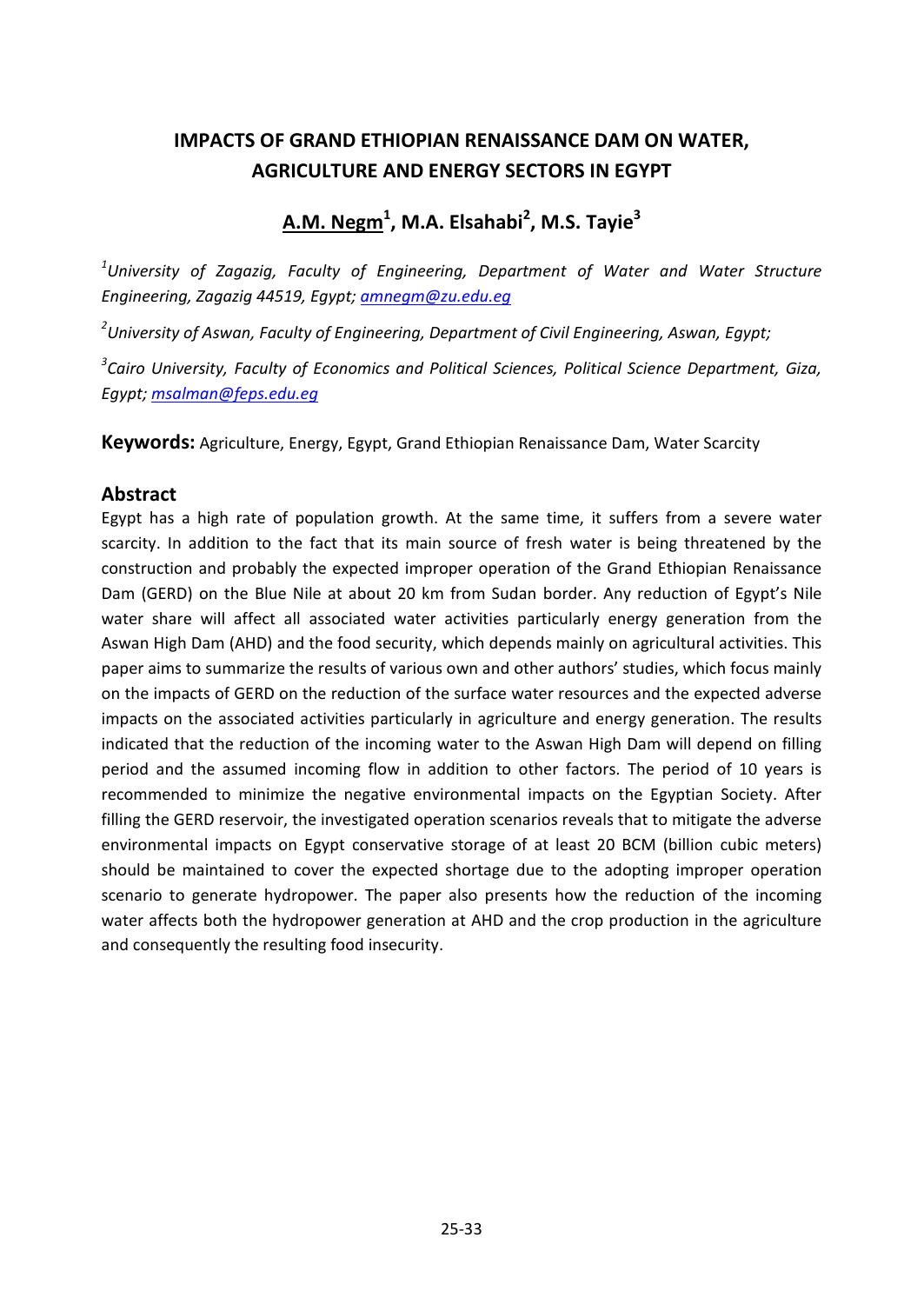### **IMPACTS OF CLIMATE CHANGE ON WATER AND FOOD SECURITY IN TURKEY**

### **Bülent Topkaya, Ethem Karadirek**

*Department of Environmental Engineering, Akdeniz University, Antalya, Turkey; [btopkaya@hotmail.com](mailto:btopkaya@hotmail.com)*

**Keywords**: Antalya Basin, climate change, food security, Konya Basin, water security

### **Abstract**

The Mediterranean Basin is one of the regions, which will be affected by climate change more than other parts of the world. It is identified by the fourth IPCC report as one of the most vulnerable regions to future climate change. The major concern for this region is the basin-wide reduction of precipitation, which is expected to aggravate the situation on the already scarce water resources. Turkey is one of the countries in the basin that could be profoundly affected by this change. The climates of Turkey are suitable to grow a wide variety of crops, vegetables, and fruits. Most of the crops including wheat, barley, and rye are grown in the central plains (e.g., Konya). Most vegetables and fruits are produced in the coastal cities of Turkey (e.g., Antalya). The hotspot cities for some of the top crops and fruits of Turkey overlap with the areas where the projections show decreases in rainfall. Thus, it could be stated that climate change will increasingly threaten water and food security in Turkey in the 21st century.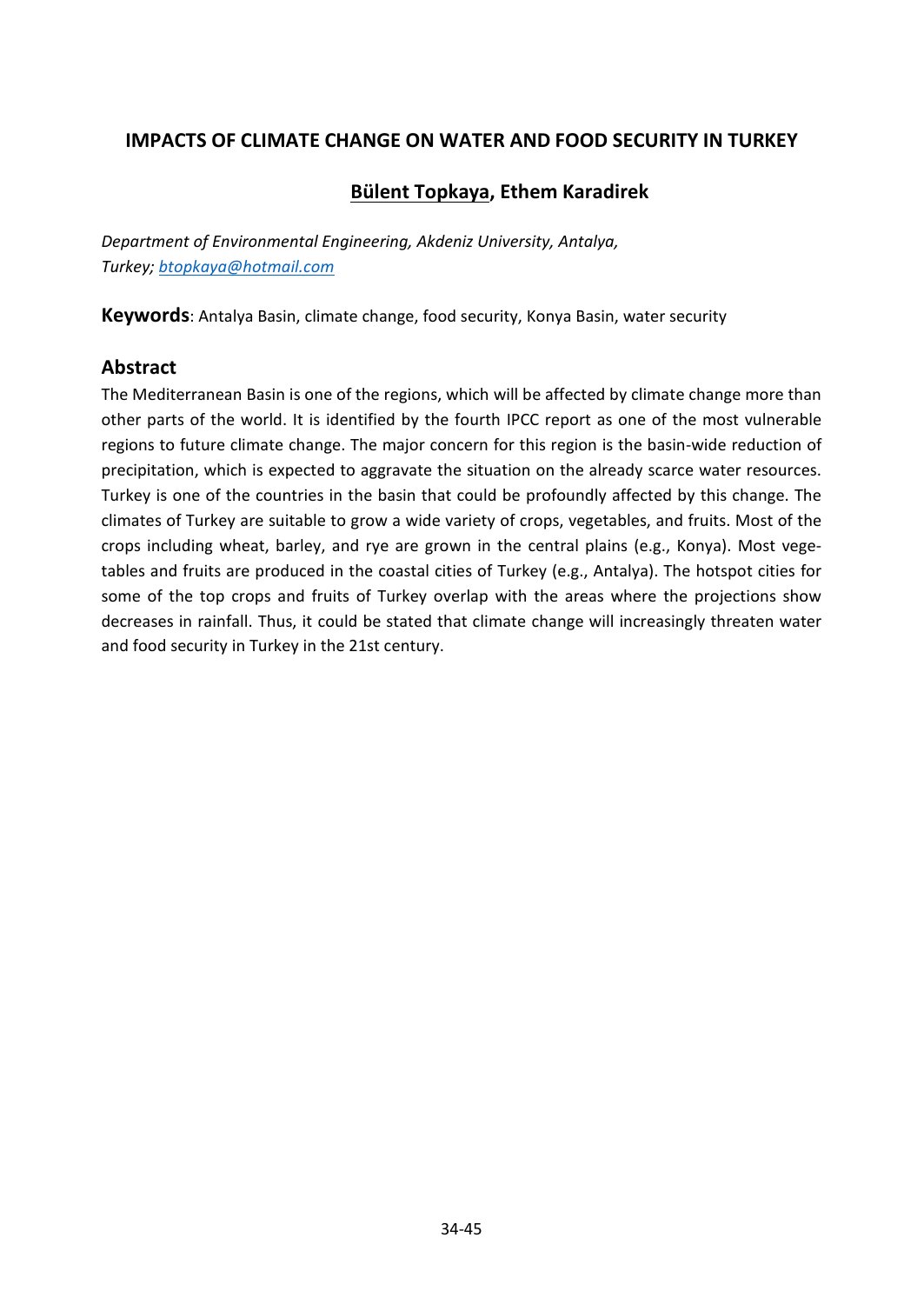# **REMOVAL OF ARSENIC POLLUTION FROM GROUNDWATER IN SMALL VILLAGES, ASSESSMENT OF LOW COST TECHNOLOGIES IN KONYA, TURKEY**

# **Mehmet Emin Aydin1 , Senar Aydin2 , Fatma Beduk2 , Müfit Bahadir3**

*1 Department of Civil Engineering, Necmettin Erbakan University, Meram, A/506, Konya, Turkey 2 Department of Environmental Engineering, Necmettin Erbakan University, Meram, A/501, Konya, Turkey: [fabeduk@konya.edu.tr](mailto:fabeduk@konya.edu.tr)*

*3 Technical University of Braunschweig, Institute of Environmental and Sustainable Chemistry, Hagenring 30, 38106 Braunschweig, Germany*

**Keywords:** Arsenic, Konya, Turkey, water quality, water treatment

### **Abstract**

Arsenic (As) contaminated drinking water is a water related security problem in some towns in Konya, Turkey. Aquifer sediment is the source of As contamination in small villages. Since As has a high toxicity, there is a requirement for enforcement of stringent maximum allowable concentration (MAC) for drinking water. The regulated MAC level for As in Turkey is 10 μg/L, but the maximum reported concentration in a village in Konya is 473 µg/L, among 100 other villages exceeding the MAC. These water sources also contain Boron (B) and Nitrate (NO<sub>3</sub>) pollution in mean concentrations of 2,358 mg/L and 70 mg/L, respectively. The flow rates in these water sources vary between 3-43 L/sec. These water sources require treatment methods likely of low technology with a minimum need for the operation of the plants at rural areas. The aim of this study was to propose alternative technologies to remove As from water sources in small villages in Konya District, Turkey.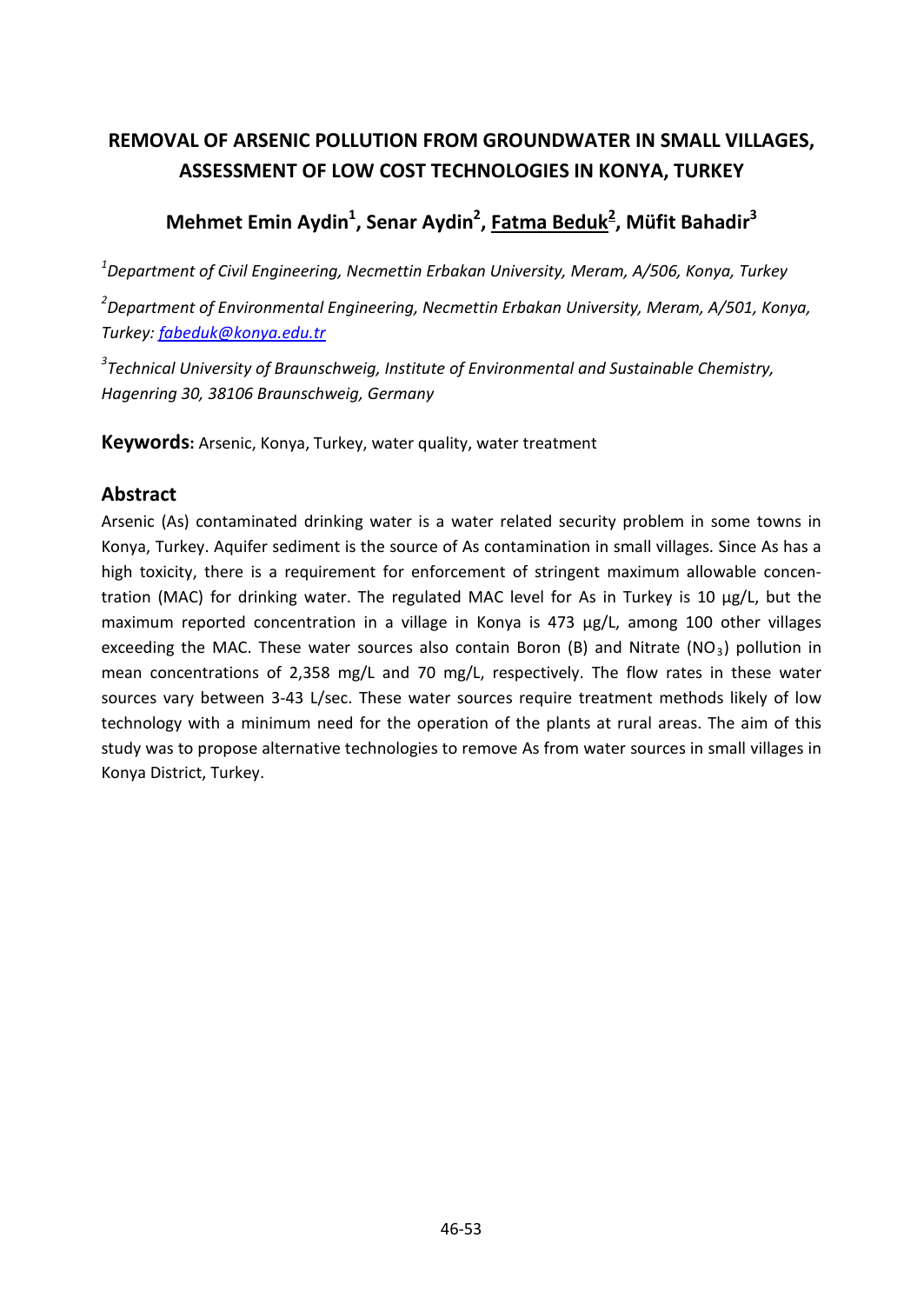# **CONSTRUCTED WETLANDS AS SMART COMBINATIONS OF WATER TREATMENT AND ENERGY GENERATION**

### **Elina Domscheit**

*Technical University of Braunschweig, Department of Architecture, Civil Engineering and Environmental Sciences, 38102 Braunschweig, Germany; [elina.domscheit@gmx.de](mailto:elina.domscheit@gmx.de)*

**Keywords**: Biogas production, constructed wetlands, microbial fuel cell, direct combustion, harvesting

### **Abstract**

Constructed wetlands are developed into a secure wastewater treatment technology for domestic, agricultural and industrial wastewater as well as for runoff waters. Microorganisms play the main role in pollutant and nutrient removal. Microbial activity and abundance is supported by plants due to provision of habitats, oxygen and carbon sources. As the storage of nutrients within plant tissue is not permanent, the aboveground plant biomass needs to be harvested to ensure that nutrients stored within plant tissue are removed from the system. Harvested plants can directly be re-used as compost or animal fodder. Alternatively, the biomass can be utilized for energy generation both through direct combustion and biogas production. Direct combustion has low infrastructure costs and a low level of experience necessary to operate and maintain the system. While biogas production the harvested biomass is converted to methane in an anaerobic reactor. The biogas production requires more coordination and complexity and has a higher need of infrastructure, training, operation and maintenance. Energy generation is also possible with the installation of microbial fuel cells (MFC) within constructed wetlands. COD removal efficiency could be improved by including the MFC component in constructed wetlands. On the other hand, power generation with MFC could be improved by constructed wetland plants. So far, the current power generated by MFC systems in constructed wetlands is not competitive in terms of costeffective energy generation. Most of the reported constructed wetland-MFC systems have been designed and operated at laboratory scale, and their implementation as a suitable real-scale system is still in development. In order to forecast the effects of harvesting securely, further research needs to be done with variation in plant species, harvesting times and harvesting intervals.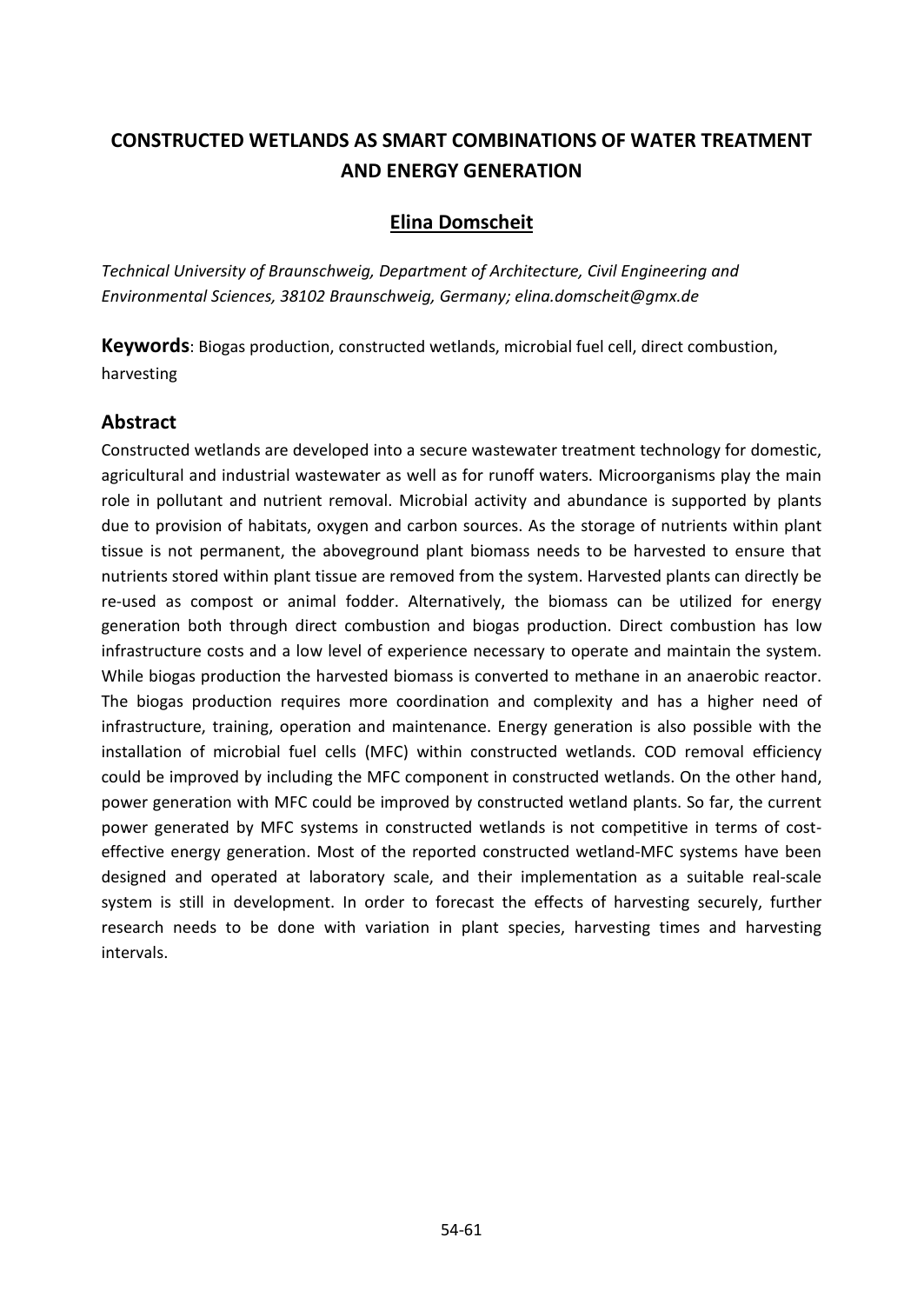# **ASSESSING THE POTENTIAL OF USING SOLAR PHOTOVOLTAIC PUMPING IN IRRIGATION: CASE OF THE TADLA REGION IN MOROCCO**

### **A. Hajji, K.A. Nombo**

*Hassan II Agricultural and Veterinary Institute, Food Engineering Department, Process Engineering and Environment Research Unit, Rabat, Morocco; [a.hajji@iav.ac.ma](mailto:a.hajji@iav.ac.ma)*

**Keywords:** Solar Pumping, Potential Assessment, Financial Analysis, Tadla Region

### **Abstract**

The purpose of this work is to develop a methodology of quantitatively assessing the potential of using solar pumps in agricultural irrigation in a given region. The approach includes an evaluation of the environmental impacts of using solar pumping in terms of the reduction in  $CO<sub>2</sub>$  emissions and the increase of the water consumption. A financial analysis is also carried out in order to determine the important savings in terms of public energy subsidies resulting from the use of solar energy instead of diesel, butane or electricity generated from fossil fuels. The application of this methodology to the agriculture in the Tadla Region in Morocco shows that more than 35,000 solar pumps with power ratings range from 0.341 to 80 kW can be installed. The financial analysis shows that public subsidy of solar pumping instead of butane is very profitable to the country as the payback period varies between three to five years. In addition, the amount of  $CO<sub>2</sub>$  emission avoided is 0.5 megatons. The much-feared impact of an overexploitation of the water resources was found to be limited due to the high initial cost of oversized solar systems and by the tendency to combine water saving drip irrigation with solar pumping.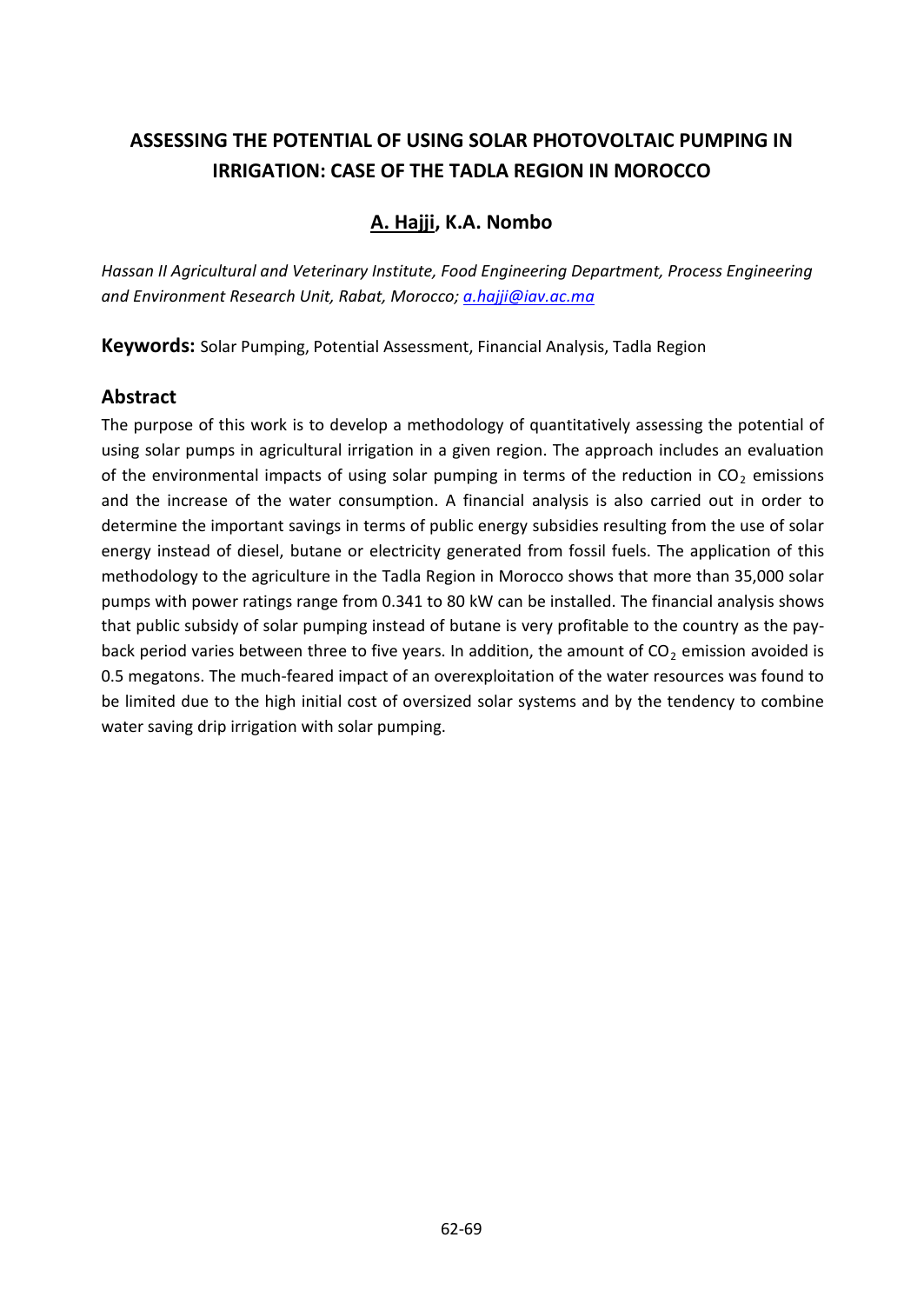## **INTEGRATION OF SOLAR ENERGY, DESALINATION AND AGRICULTURAL GREENHOUSES**

#### **Hassan E. S. Fath**

*Egypt-Japan University of Science and Technology (E-JUST), Borg El-Arab, Alexandria Egypt; [hassan.fath@ejust.edu.eg](mailto:hassan.fath@ejust.edu.eg)*

**Keywords:** Solar energy, agricultural greenhouses, desalination

#### **Abstract**

Egypt's natural water resources are limited and the annual per-capita is around 550  $m<sup>3</sup>$  as compared with the UN standard average of 1000  $\text{m}^3$ . The water shortage will be worsened after Ethiopian Dam is constructed on the Blue Nile (that provides 85% of Egypt's Nile water). Additionally, agriculture is the most water consuming activity in Egypt (70-80%) as well as in the world. Moreover, most of Egypt's area (94%) is desert, where saline brackish water is only found. Desalination of saline water is, therefore, considered as a strategic alternative water resources and technology to be adopted in Egypt. On the other hand, open field agriculture in such conditions is not economical particularly with high ambient temperature and solar intensity. Agricultural Greenhouses (GHs) present a suitable alternative for different plants growth for Egypt's desert. With the available high solar energy, integration of solar–GHs–desalination presents a real challenge and is the field of this paper. This paper outlines the integration of solar energy, agricultural GHs and suitable desalination processes. It summarizes the author's different R&D projects targeting the development, manufacturing and pilot testing of a novel stand-alone solar energy driven agricultural GHs–desalination system in Egypt. The new integrated system should be (1) standalone and grow its energy and irrigation water demand, i.e., be self-sufficient of energy and irrigating water, (2) have suitable micro climatic conditions for different plants in order to be a provider of the basic food needs for small community living in remote areas, and (3) a mean of creating jobs and business opportunities. All these aspects will be presented.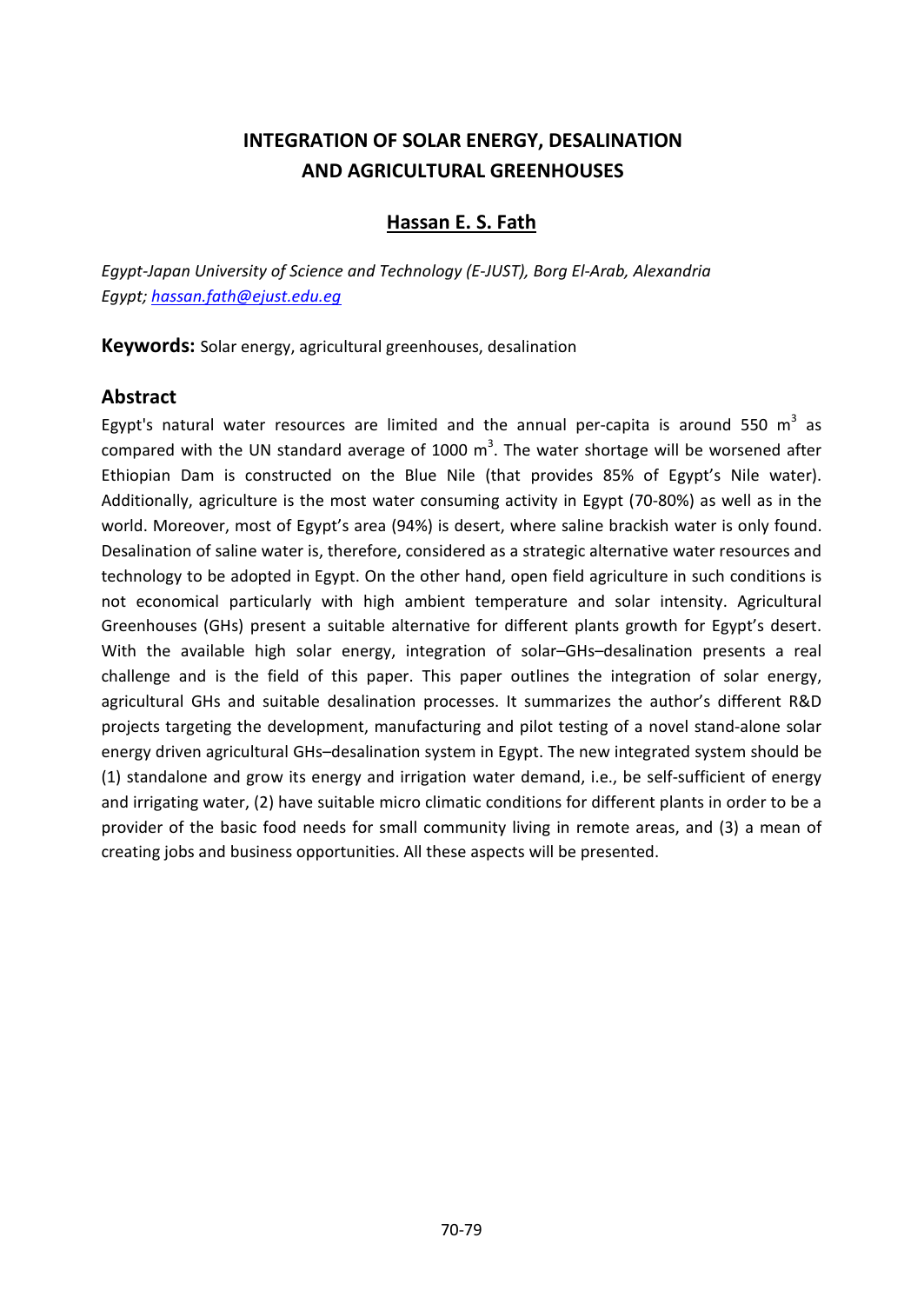#### **KINETIC STUDY FOR NITRATE REMOVAL BY NANO ZERO-VALENT IRON**

### **H.I. Uzun, Z.B. Arslan, K. Ulucan-Altuntas, E. Debik**

*Yildiz Technical University, Department of Environmental Engineering, 34220 Istanbul, Turkey; [debik@yildiz.edu.tr](mailto:debik@yildiz.edu.tr)*

**Keywords:** Adsorption, Nanoparticle, Nitrate pollution, nZVI, Pseudo kinetic modeling

#### **Abstract**

In recent years, nitrate pollution has increased due to the contamination of water resources with untreated wastewater and the unconscious overuse of nitrogenous fertilizers in agriculture. High amounts of nitrate in drinking water lead to serious health problems especially in pregnancies and infants through the blue baby syndrome. In order to remove nitrate, physicochemical processes are mostly applied with high efficiency. In this study, nano-zero valent iron (nZVI) was synthesized for nitrate removal by investigating the application of well-studied adsorption kinetics. The effect of initial nitrate concentration, nZVI concentration, pH and reaction time were investigated. Removal efficiency was found higher than 85%, when 200 mg/L nZVI was applied for water samples containing 100 mg/L nitrate after 30 min reaction time. In cases, where the initial nitrate concentration is lower, the reduction rate was higher than 95%. Kinetic model showed that the reduction fits the pseudo second order, and this resulted not only from adsorption but also from oxidation mechanism in the removal.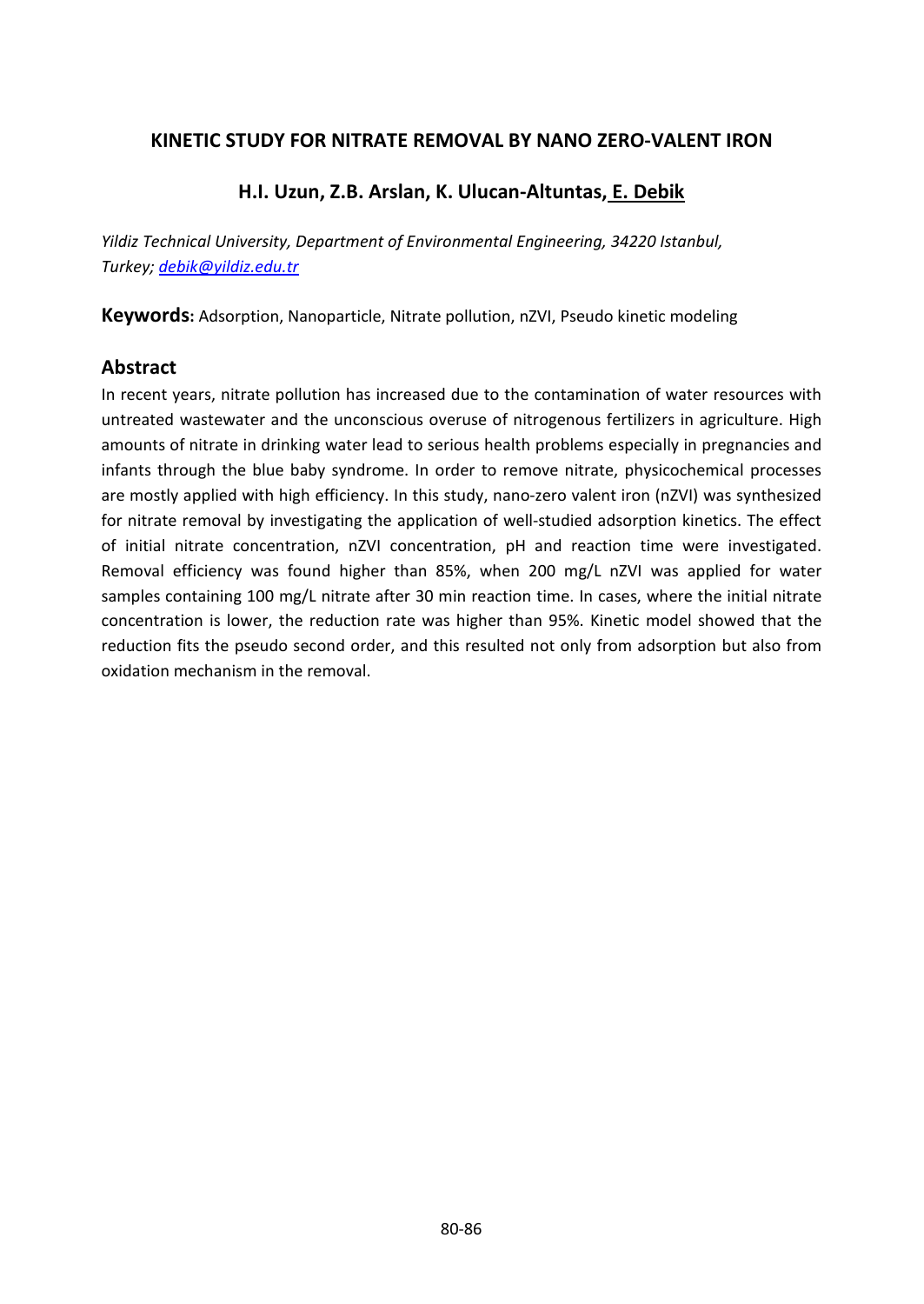# **IMPACTS OF UNOFFICIAL WATER REUSE IN EDKO DRAIN CATCHMENT WESTERN NILE DELTA**

# **A. Abd El-Moneim1 , A. El-Saadi<sup>1</sup> , A. Abd Allah<sup>1</sup> , A. Hassan<sup>2</sup> , S. Abou El-Fotouh<sup>2</sup>**

*1 Drainage Research Institute (DRI), National Water Research Centre (NWRC), Qanater, Egypt*

*2 Irrigation and Hydraulics Dept., Faculty of Engineering, Ain Shams University, 1 El-Sarayat St., Abdou Pasha Sq., 11517 Abbassia, Cairo, Egypt; [ahmad9657@yahoo.co.uk](mailto:ahmad9657@yahoo.co.uk)*

**Keywords:** Edko Drain, SIWARE, Water Scarcity, Western Nile Delta, Water management.

### **Abstract**

Water resources management in arid regions such as Egypt is a continuous process for achievement of rational use of the scarce water resources for the benefit of the national economy. Water scarcity in Egypt is a major challenge, which is annually increasing due to the high water demand of different sectors, while the share of Egypt from Nile is fixed at 55.5 billion cubic meter (BCM). Nonconventional water resources, such as drainage water reuse, are essential alternatives to improve the water use efficiency. In Nile Delta, a considerable number of reuse pump stations (RPSs) are distributed along the drains network already decades ago. But farmers are unofficially using small pumps to divert drainage water directly to their fields. The major concern in the reuse of agricultural drainage water is the build-up of salts. This research aims to assess the impacts of the unofficial water reuse on the drainage catchment level for the evapotranspiration, soil salinity and crop yield. The study area of Zarqun and Shubrakhit is a part of the drainage catchment of Edko Drain, Western Nile Delta. The water allocation of the study area were simulated by SIWARE Model to assess the current water uses and soil conditions, while the results are visualized using Geographical Information System (GIS) as an essential tool for decision support system. The simulation results indicated that the study area suffers from a water stress by about 0.8 (water use index WUI = 0.8) that forces the farmers to unofficially reuse the drainage water. Electrical Conductivity (EC) of the unofficially reused water ranges between (2 and 3.5 ds/m) that gives restrictions on the crop pattern, causes hygienic risks, and increases the pollution in the shallow aquifer.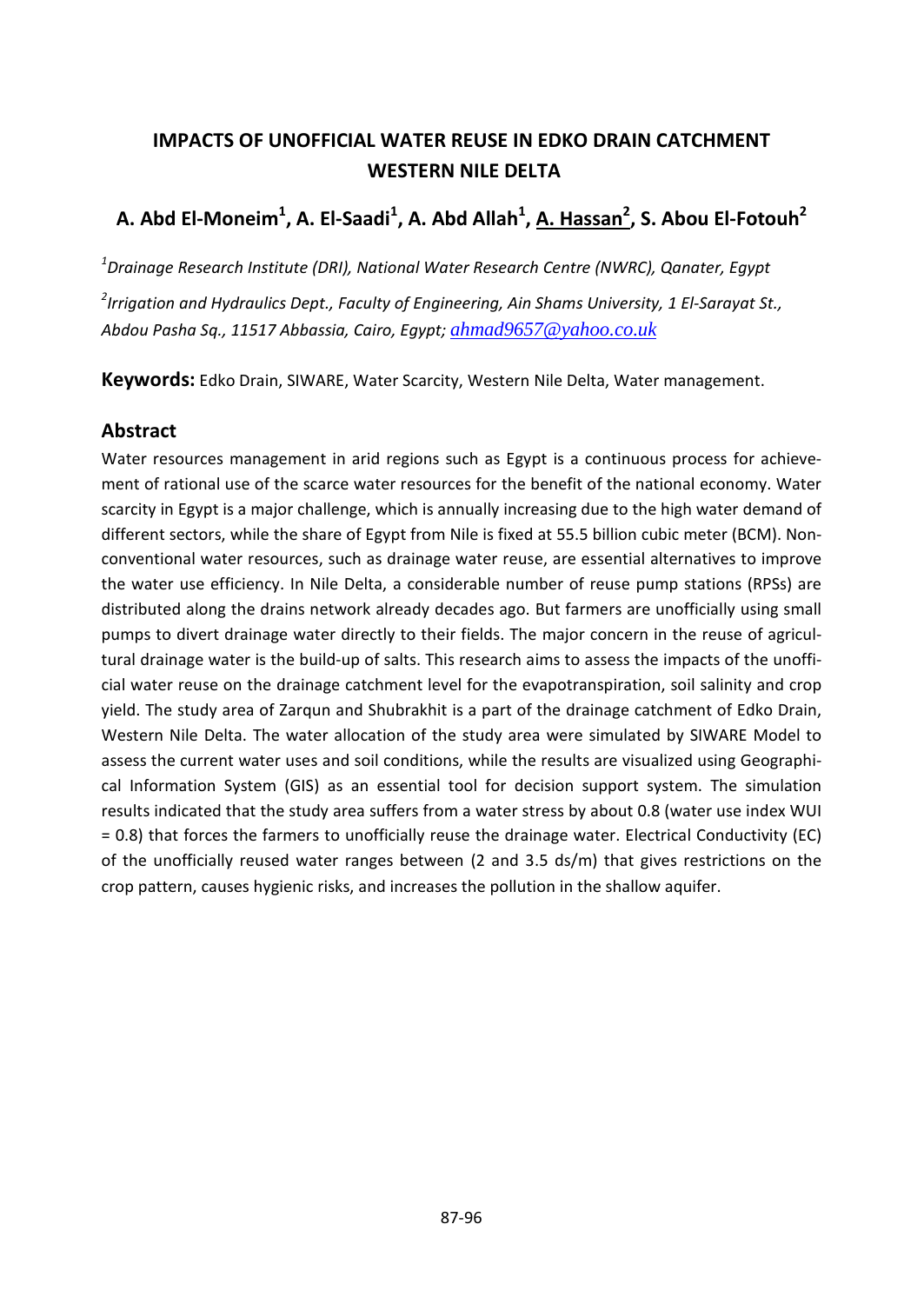# **STUDY OF PHYSICOCHEMICAL PARAMETERS OF GROUNDWATER IN MOHAMMEDIA REGION, MOROCCO, FOR USE IN AGRICULTURE**

**S. El Hajjaji1 , J. Mabrouki<sup>1</sup> , A. Dahchour2**

*1 Laboratory of Spectroscopy, Molecular Modeling, Materials, Nanomaterials, Water and Environment, CERNE2D, Mohammed V University in Rabat, Faculty of Science, AV Ibn Battouta, BP 1014, Agdal, Rabat, Morocco; [hajjajisouad@yahoo.fr](mailto:hajjajisouad@yahoo.fr)*

*2 Agronomic and Veterinary Institute Hassan II, Rabat, Morocco*

**Keywords**: Irrigation, discharge, groundwater quality, physicochemical parameters

### **Abstract**

Water resources are threatened today by pollution that comes from domestic, industrial and agricultural discharges without prior treatment. This pollution causes deterioration of water quality. The superficial pollutants can infiltrate through ground towards the aquifers. The goal of this investigation was to evaluate and to control the physicochemical quality of groundwater to protect human health and environment. The quality of 12 groundwater wells in Chaâba El Hamra region of Mohammedia, Morocco was evaluated by analyzing the physicochemical parameters in the laboratory in Rabat. These parameters were pH, T, O<sub>2</sub>, EC, Ca<sup>2+</sup>, Mg<sup>2+</sup>, Na<sup>+</sup>, K<sup>+</sup>, Cl<sup>-</sup>, NO<sub>3</sub><sup>-</sup>, NO<sub>2</sub><sup>-</sup>,  $CO_3^2$  and HCO<sub>3</sub>. Obtained results were compared with irrigation standards of Morocco and WHO. The analytical results showed that the concentrations of the parameters considered (main pollutants and pollution indicators) are at average levels. The sodium adsorption ratio (SAR) has shown that the groundwater might cause soil salinization when used for irrigation in this area.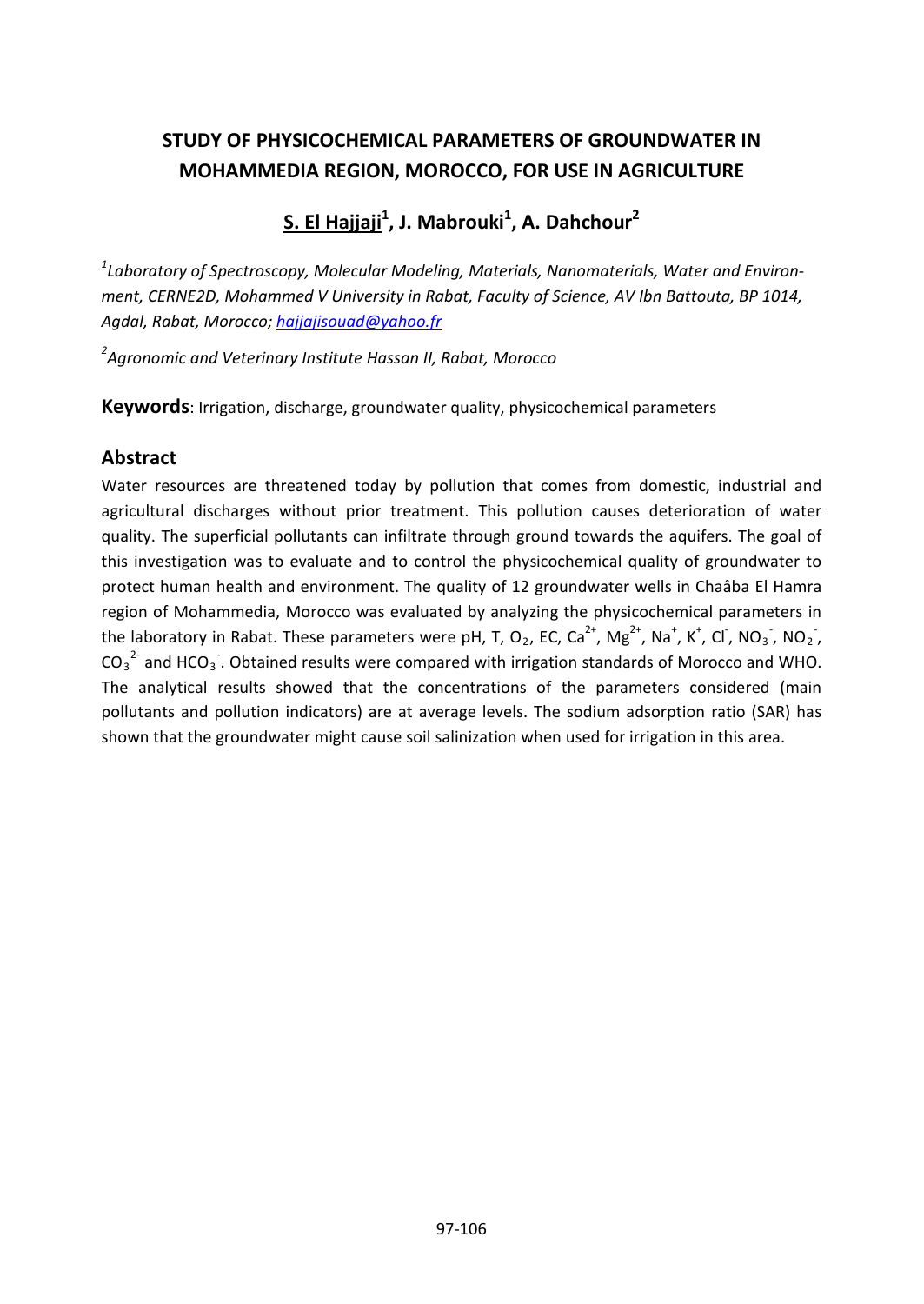# **FLOOD RISK ASSESSMENT FOR SUSTAINABLE RENEWABLE ENERGY GENERATION CASE STUDY: EGYPT'S RED SEA COAST**

# **A.M. Elmoustafa1 , Ahmed M.O. Kamhawy2**

<sup>1</sup>Faculty of Engineering, Ain Shams University, 1 El-Sarayat St., Abdu Basha, Abbasia, Cairo, Egypt; [ashraf\\_elmoustaaf@eng.asu.edu.eg](mailto:ashraf_elmoustaaf@eng.asu.edu.eg)

 $^{2}$ Graduate School of Creative Science and Engineering, Waseda University, Tokyo, Japan; [ahmedosama@fuji.waseda.jp](mailto:ahmedosama@fuji.waseda.jp)

**Keywords**: Egypt, flood risk assessment, multi criteria analysis, MCA, renewable energy

### **Abstract**

Egypt is looking into the possibilities of expanding its development opportunities throughout the country. The main goals for expanding is providing a sufficient clean power supply, especially in rich and diverse ecosystems such as the Red Sea Governorate. For that end, the Governorate of Red Sea must have room to "invent a new model" for development, yet protecting the local environment as well as to reduce the Carbon Footprint. This is especially important since the conventional sources of energy are responsible for a wide range of environmental problems. Pollutant emissions may cause smog on the local level, acid rain on the regional level and a greenhouse effect on the global scale. For example, there is an extensive ongoing demand for desalinated water to meet the needs of the population and the industries along the Red Sea. Furthermore, stakeholders rush to coastal areas in pursuit of beautiful scenery and exquisite waters/location disregarding the potential hazards imposed by flash floods. In the current study, by means of a digital elevation model (DEM) implemented into a Geographic Information System environment (GIS), the entire coastline of the Red Sea was subjected to a multi-criteria analysis (MCA) process to calculate a morphological risk factor. The resulting risk maps were used to select a region of high wind potential and conduct a 2D model to locate the best possible position for wind turbines. Thus, the risk factor map could facilitate the identification of appropriate measures to mitigate probable hazards in area with prioritization to the critical regions.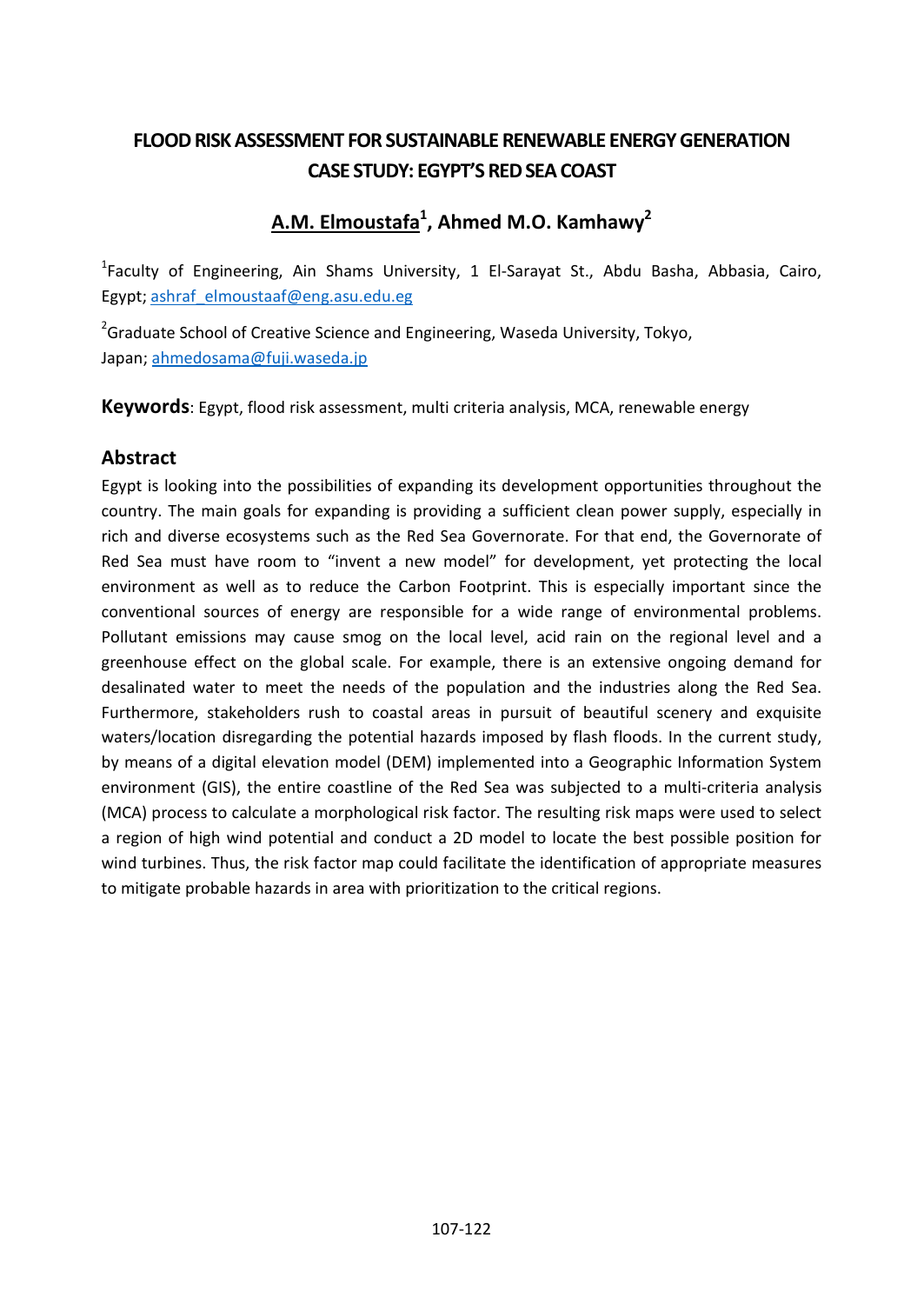# **WATER USES AND PRODUCTIVITY IN CROP/LIVESTOCK FARMS IN A SEMI-ARID REGION**

### **Mohamed Taher Sraïri**

*School of Agronomy, Hassan II Agronomy and Veterinary Medicine Institute, Rabat, Morocco[; mt.srairi@iav.ac.ma](mailto:mt.srairi@iav.ac.ma)*

**Keywords**: Climate uncertainty, crop/livestock farms, profitability, semi-arid areas, water productivity

### **Abstract**

The water productivity concept has recently been promoted to assess *in situ* water uses by farming activities. In the present study, the main assumption is that in crop/livestock farms, diverse sources of water (rainfall, surface water and/or groundwater as well as virtual water, i.e., purchases of goods that have needed water elsewhere) are used by farmers to achieve their production goals. This is particularly true in Mediterranean semi-arid areas, where rainfall is limited (less than 600 mm/year) with a long dry season imposing irrigation for several crops, particularly during the hot summer days, where temperatures may reach 45°C. As a consequence, groundwater depletion risks may be exacerbated and that could hinder the objectives of increasing the agricultural output. A study was, therefore, conducted in the Saïss Plain (North East Morocco) in four farms to establish references with regards to water volumes used, their origin and the profitability they allow. The research necessitated a farm follow-up protocol with monthly visits to get reliable data about water and inputs' uses as well as products' sales. The results clearly demonstrate that orchards and summer vegetables contribute to groundwater depletion. Fruit trees allow a significant increase in water economic profitability, but vegetables' one is more erratic, due to crops' variable yields coupled to farm gate prices volatility. At the opposite, autumn cereals and pulses as well as livestock products depend almost entirely on rainfall, but their water economic productivity is rather limited. Altogether, the results imply that in semi-arid areas, additional attention should be devoted to the sustainability of water uses, and the integration of water of several origins is urgently needed, with a priority to rainfall in the water mix. This might allow increasing the resilience of farming systems in front of climate and market uncertainties.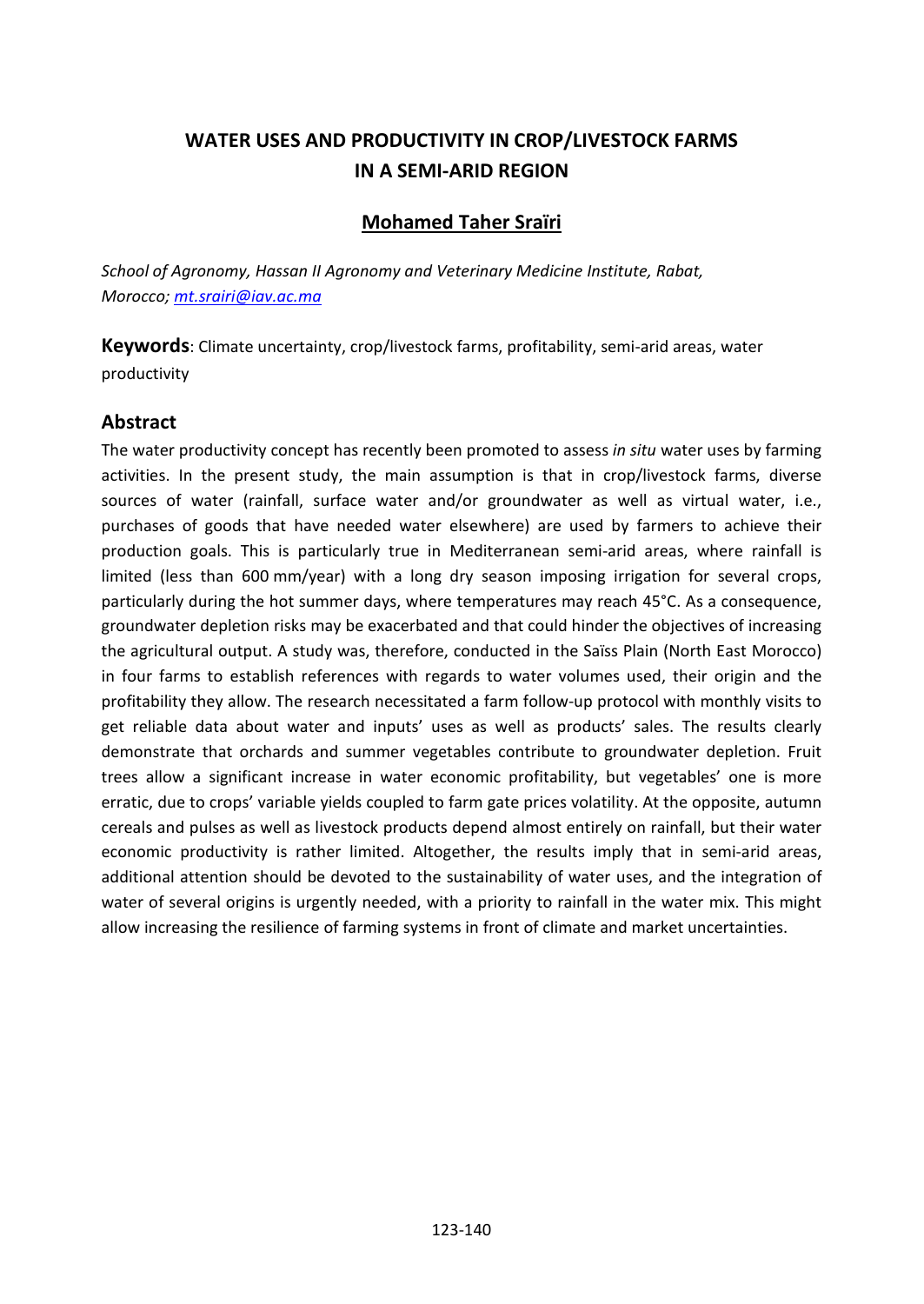# **ASSESSMENT OF WATER MANAGEMENT IN IRRIGATION APPLICATIONS IN THE KARAPINAR BASIN, KONYA, TURKEY**

### **M.E. Aydin**, **S.Y. Kumcu**

*Necmettin Erbakan University, Faculty of Engineering and Architecture, Civil Engineering Department, Konya, Turkey[; meaydin@konya.edu.tr](mailto:meaydin@konya.edu.tr)*

**Keywords:** Crop pattern, Global warming, Karapınar Basin, Renewable energy, Water management

### **Abstract**

Global warming, population increase and environmental pollution have adversely affected water resources in many countries and in Turkey as well. Due to strong relationship between sustainable water management and economic development, sustainable use of irrigation water has high priority for agriculture in semi-arid and arid regions. Karapınar Basin in Konya District is one of the driest regions in Turkey having an arid climate, and shows desertification tendency through wind erosion. Therefore, Karapınar Basin is at the forefront of the risky areas that are listed in the "desertification risk map" of Turkey as "highly risky area". Current agricultural activities have resulted in excess water uses with almost 90% of total water consumption in Karapınar. Available data are collected from national agencies and sources, and are evaluated. This study aims to discuss the effects of crop pattern on water consumption in agriculture in the Konya-Cumra-Karapınar Basin. A new crop pattern project will be introduced in order to decrease the water demand. Due to the important role of renewable energy on mitigating global warming and climate change, current efforts on introducing the solar energy in the basin will be shown as well.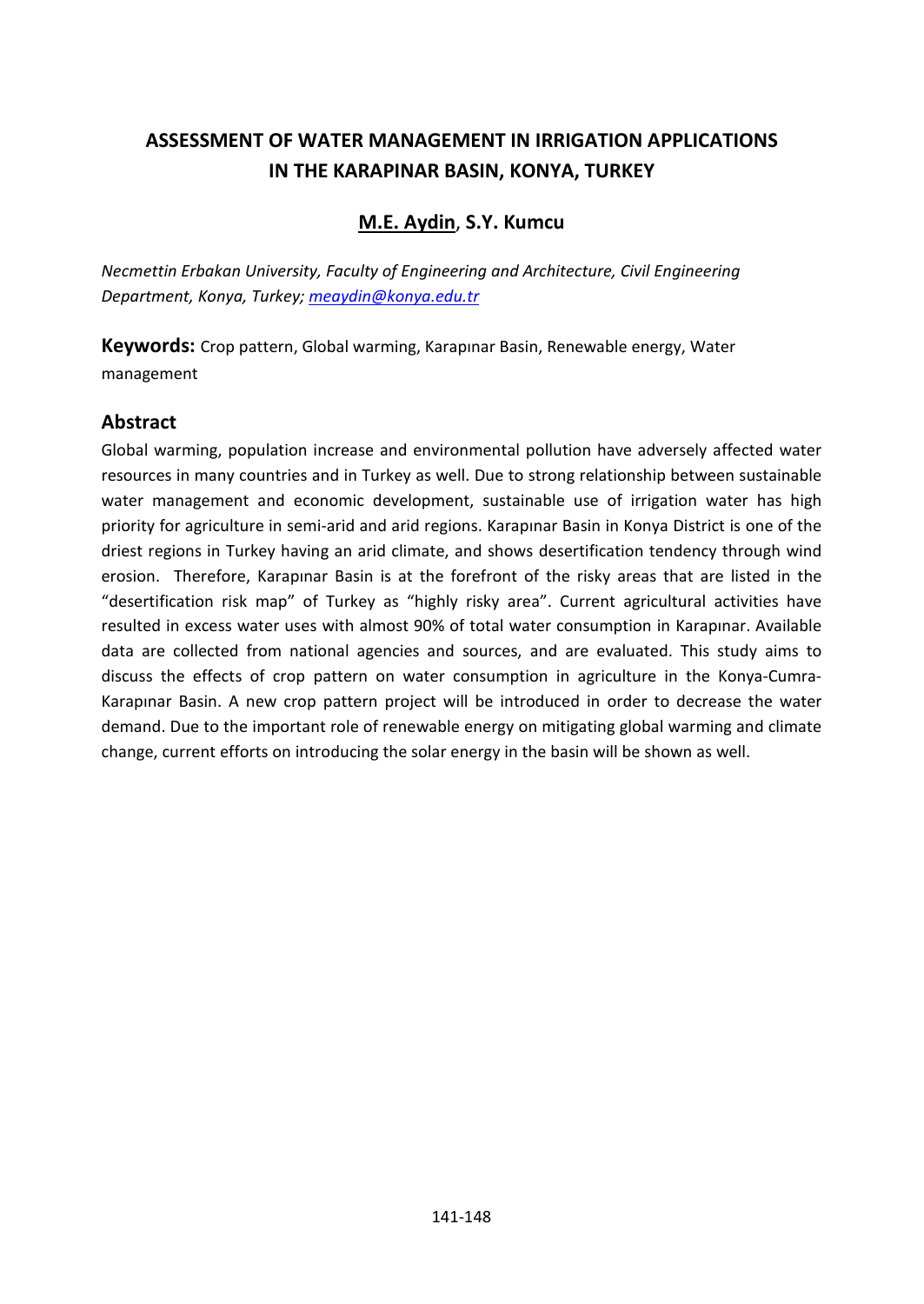# **C/N RATIO MAPPING USING GEOSTATISTICS FOR VARIABLE RATE TECHNOLOGY APPLICATION IN EGYPT**

### **Sameh M. Shaddad**

*Soil Science department, Faculty of Agriculture, Zagazig University, Egypt[; shaddadsm@gmail.com](mailto:shaddadsm@gmail.com)*

**Keywords**: C/N Ratio, Management Zones, Ordinary Kriging, Egypt

#### **Abstract**

Recognition of spatial distribution of Carbon to Nitrogen (C/N) ratio is essential to know where and how much organic matter and/or nitrogen fertilization should be added to soil. The objective of this study is to delineate the field in different zones according to the C/N ratio. To achieve this objective, 61 soil samples were collected from a 2.8 ha field located in Belbies directorate, Sharkia Governorate, Egypt. Soil samples were then subjected to total nitrogen (TN) and organic carbon (OC) analysis. Ordinary kriging was applied successfully to develop spatial maps for TN and OC. The spatial map of OC was divided by the spatial map of TN to obtain a final spatial map of C/N ratio that was delineated into 3 classes. Results showed three delineated management zones named as low, medium and high with C/N ratio values of 9.8, 12.05 and 14.48, respectively. A prescription map was developed to adjust the C/N ratio to reach a value around 8:1 to improve soil biological activity.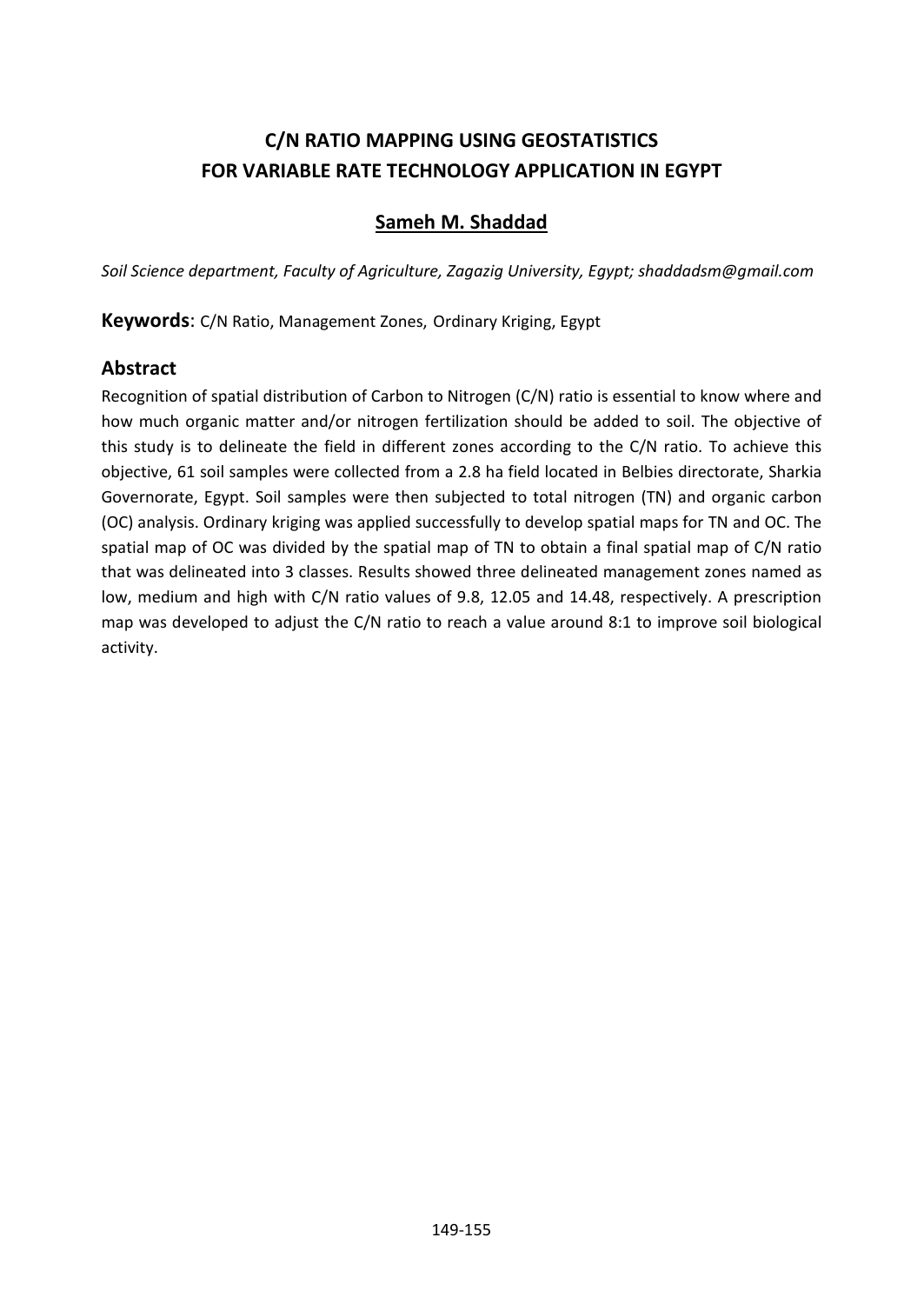# **INTERNET OF THINGS AND CLOUD COMPUTING FOR SMART PRECISION AGRICULTURE**

### **El-Sayed Ewis Omran**

*Suez Canal University, Faculty of Agriculture, Soil and Water Department, 41522 Ismailia, Egypt; [ee.omran@gmail.com](mailto:ee.omran@gmail.com)*

**Keywords**: Internet-of-Things, cloud computing, big-data analysis, mobile computing, sensors

### **Abstract**

This paper presents a state-of-the-art survey of research literature on how emerging technologies are used to solve agricultural problems, especially related to precision agriculture (PA). A proximal sensing allows measuring many soil and plant properties *in situ*. These include portable X-ray, spectroscopy, digital camera, smartphone, and multi-stripe laser triangulation scanning. Smart sensors for soil, water and crops utilizing new technologies are applied to increase the efficiency of agriculture, enabling agricultural users to reduce and to save the input farming cost, to manage the agricultural resources in smart ways, and to gain higher productivity and profit. Field estimation of soil-plant analyses is possible and can be evaluated with accuracy levels suitable for soil and plant monitoring requirements. This paper also proposes a smart-based PA system based on key technologies: Internet-of-Things (IoT), cloud-computing, smartphone-computing, and proximal sensors. Environmental sensors have been used in applications as per the need to build smart PA. The Cloud is a collection of platforms and infrastructures, on which data are stored and processed, allowing farmers to retrieve and to upload their data for a specific mobile application at any location with Internet access. Combining the Cloud, IoT and sensors is vital so that the sensing data can be stored or processed. The proposed system consists of the sensor, the transmission, the Cloud services, and the application layers. Finally, advantages and the possible limitations of the system are discussed.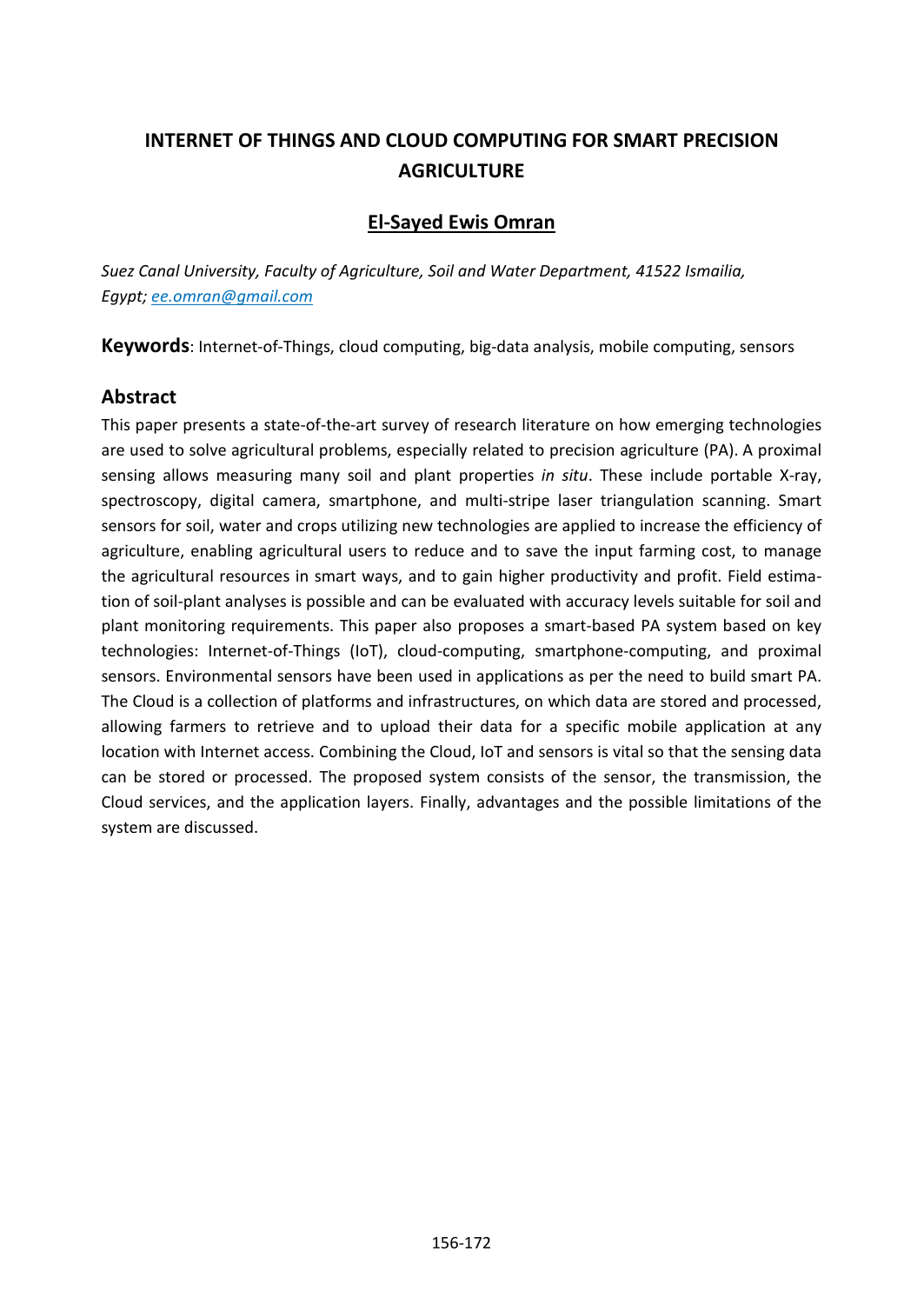# **BIO-TREATMENT EFFICIENCY OF DIFFERENT WASTEWATER SOURCES AND ITS POTENTIAL APPLICATION ON HEAVY METAL REDUCTION AND FOOD PRODUCTION**

### **Abd-Elrahman M.A. Merwad, A.M. Helmy, M.S. Abu-Hashim**

*Soil Science Department, Faculty of Agriculture, Zagazig University, 44511 Zagazig, Egypt; [abdo.soil@yahoo.com](mailto:abdo.soil@yahoo.com)*

**Keywords:** Wastewater, moringa seed extract, water quality, heavy metals, potato

### **Abstract**

Moringa is a multipurpose tree with considerable economic and social potential and its cultivation is currently being actively promoted in many developing countries. Seeds of this tropical tree contain water-soluble, positively charged proteins that act as an effective coagulant for water and wastewater treatment. The powdered seed of the Moringa has coagulating properties that have been used for various aspects of water treatment such as for reducing the turbidity, alkalinity, total dissolved solids, and hardness as well as for the removal of toxic metals. A pot experiment was carried out on potato tubers **(***Solanum tuberosum* cv. Diamant**)** for the growing season 2017 to study the effects on different water sources, e.g., well water (WW), drain water (DW), sewage water (SW) and groundwater (GW) with or without moringa seed extract (MSE) on reducing water and soils contaminates and its effect on yield and heavy metal accumulation. Results showed that the lowest values of SSP, SAR, SCAR, RSC, RSBC, PI, PS, KR and MAR were observed in DW, followed by GW, SW and WW after treatment with MSE. MSE coagulant has better coagulation capability to reduce heavy metals compared with untreated water. Application of MSE to different water sources increased fresh tubers yield, dry yield, N,P,K uptake of tubers potato compared to with the untreated waters. Addition of MSE to different water sources gave a significant decrease of Pb, Cd, Ni, Fe, Cu, Zn and Mn accumulation of tubers potato plants compared with untreated water. Overall, MSE was a good measure to improve the water quality and to remove heavy metals from different water sources, tubers potato and soil under study.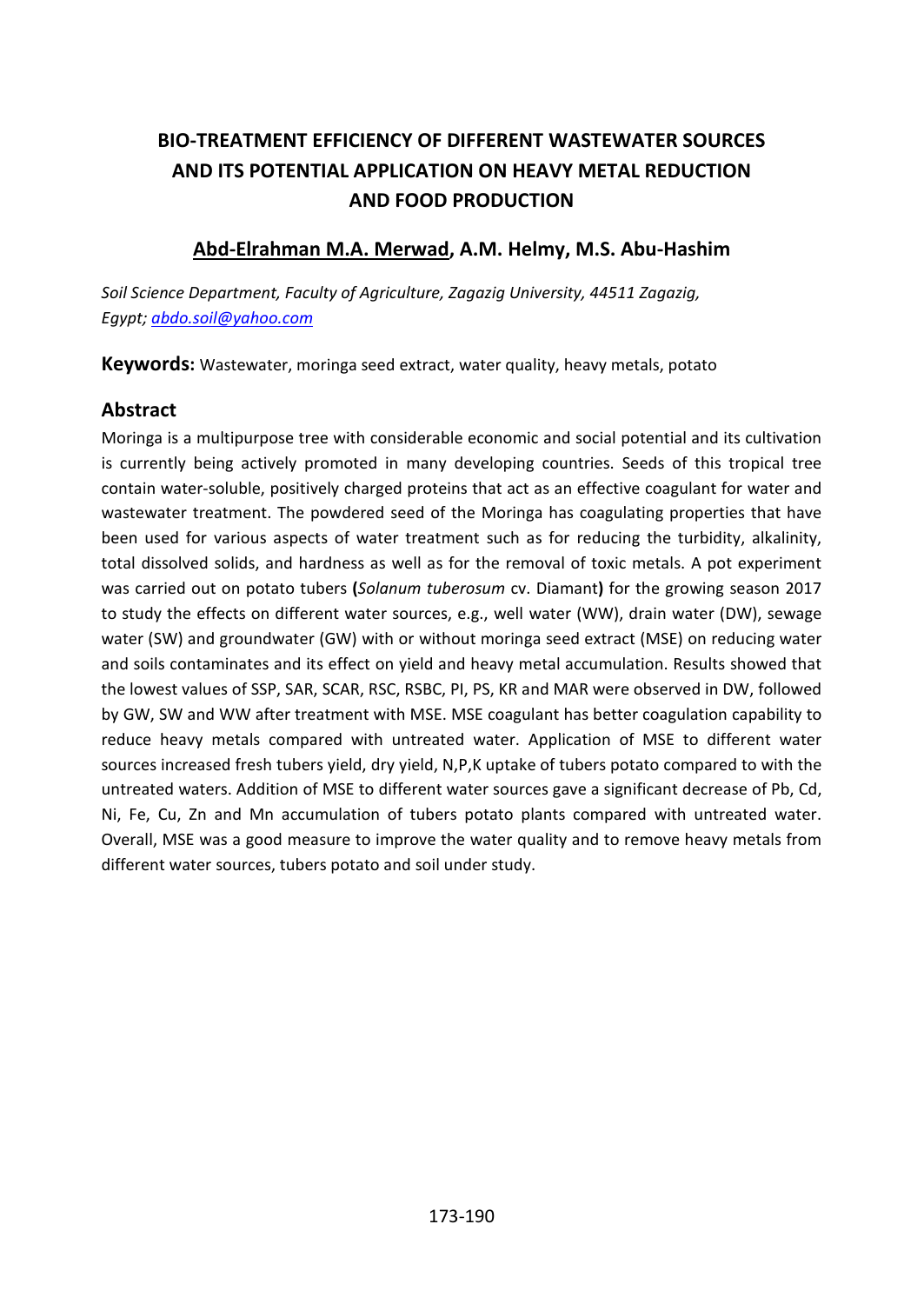# **GREY WATER MANAGEMENT IN JORDAN: TECHNOLOGY AND FUTURE PERSPECTIVES**

#### **Mutaz Al-Alawi**

*Ministry of Environment, Karak Directorate for Environment, P.O. Box 195 Karak 61110 Jordan; [alawi1979@yahoo.com](mailto:alawi1979@yahoo.com)*

**Keywords:** Domestic wastewater, ecological sanitation, grey water, recycling, yellow water

### **Abstract**

Grey water (GW) is the water collected separately from sewage flow that originates from clothes washing, showers and sinks, but does not include toilets and in certain cases kitchen sinks. Resource recovery and conservation of resources have been attracting increasing attention in the recent years for finding sustainable solutions to environmental problems. One of such efforts is segregation of domestic wastewater streams as grey, yellow, and brown or black water. This paper focuses on grey water reuse as opposed to reuse after conventional combined collection, and the use of plant nutrients in yellow water as an alternative source of fertilizers. Three different treatment options were selected and discussed in this article. The examined treatment systems are a 2-Barrel System, a 4-Barrel System, and a Confined Trench System. The following recommendations can be made regarding the appropriateness of GW reuse technologies: The scheme or technology should be a felt priority in public or environmental health, and both centralized and de-centralized technologies should be considered. The technology should be of low-cost and require low energy input and mechanization, which reduces the risk of malfunction. The technology should be simple to operate, local labor intensive, and maintained by the community not relying on expensive chemical inputs, such as chlorine or ozone in order to meet quality guidelines. The treatment should be capable of being incrementally upgraded as user demand or quality standards and treatment guidelines increase.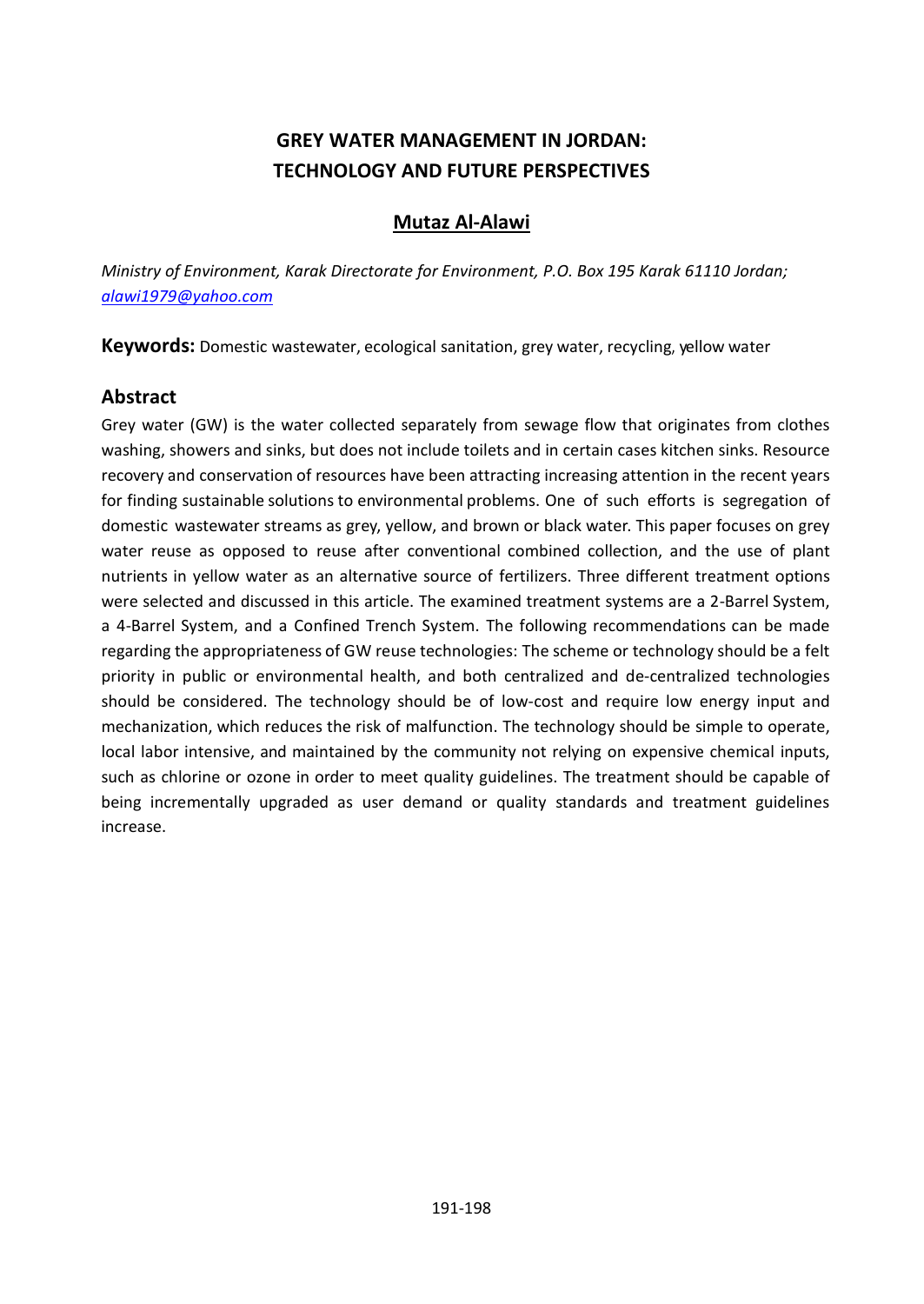# **AGRICULTURAL WATER RESOURCES MANAGEMENT ENVIRONMENTAL AND FINANCIAL EVALUATION – A CASE STUDY**

### Kemal Güneş

*TUBITAK Marmara Research Center, Environment and Cleaner Production Institute, Baris Mah. Dr. Zeki Acar Cad., No. 1, P.K. 21, 41470 Gebze-Kocaeli, Turkey; [kemal.gunes@tubitak.gov.tr](mailto:kemal.gunes@tubitak.gov.tr)*

**Keywords:** Agricultural water use, irrigation methods, irrigation costs, investment costs, nutrient losses

### **Abstract**

About 70% of all freshwater resources in the world are used in irrigation. This rate may vary depending on various factors such as the level of development of the countries, water availability of the land, water budget, plant variety, parcel sizes of the irrigated land, etc. This rate is 74% in Turkey. This ratio is quite high compared with other sectors. It is possible that this ratio is lowered by the right management of the water. Surface irrigation is the most widely used method in Turkey. This is an important reason for overuse of water. Excessive water use causes pesticide and fertilizer to be introduced rapidly into surface and groundwater. On the other hand, the productive surface soil is also exposed to erosion. For these reasons, it is important to develop irrigation investments rapidly in favor of pressurized irrigation systems.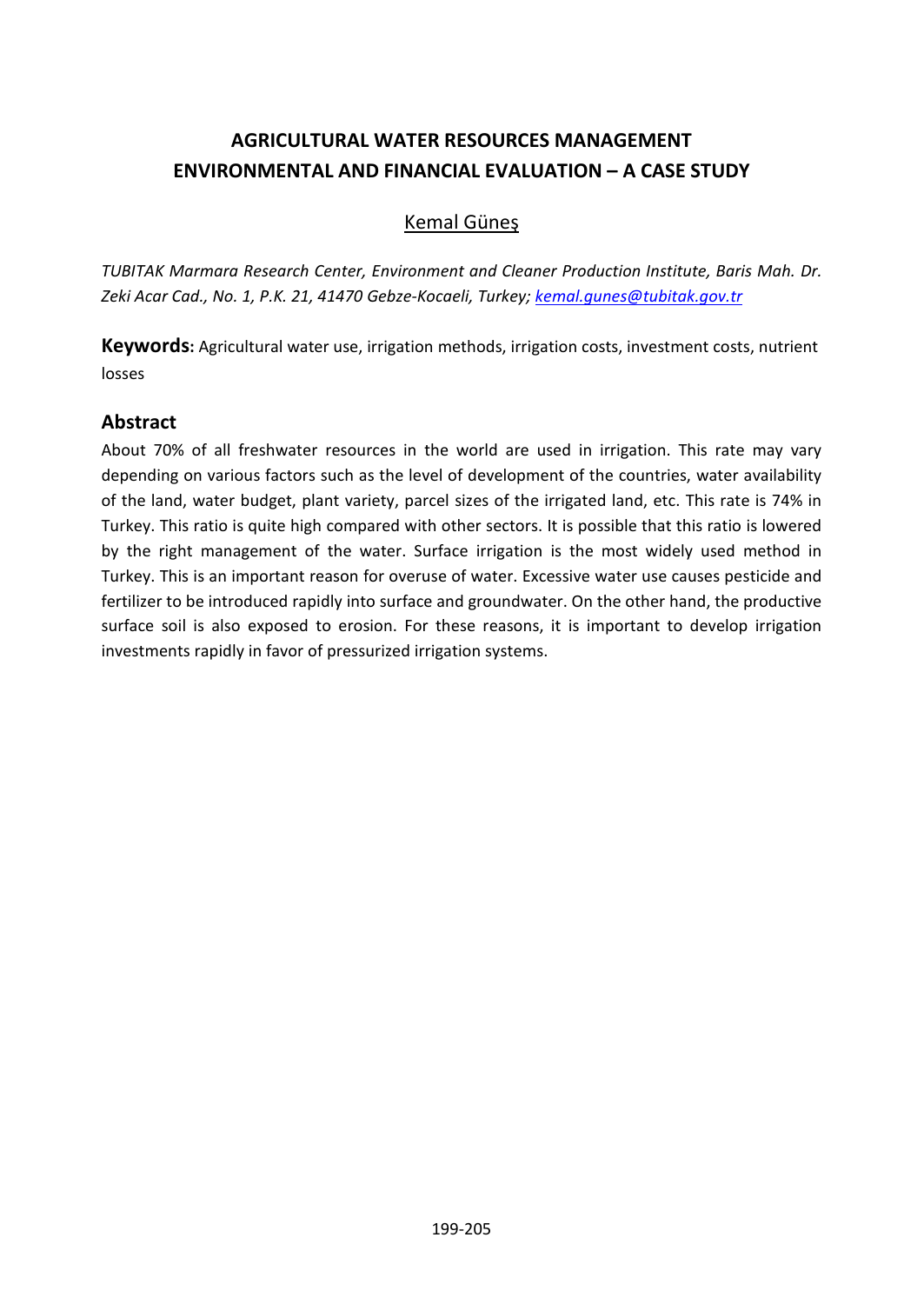### **URBAN SPRAWLING IN EGYPT AND ITS IMPACT ON LAND USE REFORM**

### **Hoda Soussa**

*Ain Shams University, Faculty of Engineering, Irrigation and Hydraulics Department, 1El Sarayat Street-Abdo Pacha square-Cairo-Egypt, [hoda-soussa@asu.eng.edu.eg,](mailto:hoda-soussa@asu.eng.edu.eg) [profhsoussa@gmail.com](mailto:profhsoussa@gmail.com)*

**Keywords:** Agricultural reform, informal settlement, land use change, urban sprawl, sustainable development

### **Abstract**

The landuse in Egypt had been dramatically changed over the last sixty years due to various reasons. One of the main drivers of this change was the agricultural land reform law in September 1952, in addition to the high population growthrate and consequently high urbanization. In old cities, most of urban land was expanded and encroached upon arable areas. In this study, examples of urban sprawl on arable agricultural lands will be explored to analyze the effects, causes and negative impacts. The period from 1960 to 2018 will be analyzed to identify the different economic, political and social factors that led to increase this negative phenomenon. The impacts on water, wastewater, and food security will be discussed. Using the satellite images from different dates, the percentage of urban expansion and decrease of agricultural lands is estimated.The results show that among the new urban land, about 70% was converted from arable land to urban settlement in greater Cairo. Unfortunately, the urban sprawl had not been associated with adequate infrastructure development to serve these new communities, as a big portion was refereed to be informal settlements. Different environmental problems appear in these new urban lands, i.e., water quality, wastewater, air pollution, lack of energy and solid waste management.Differentsustainable development procedures and environmental planning concepts are suggested to mitigate the negative impacts. Theconcepts related to sustainable urban reforms include mixed land uses, renewable energy, effective water management, and appropriate managerial policies will be also described in this paper.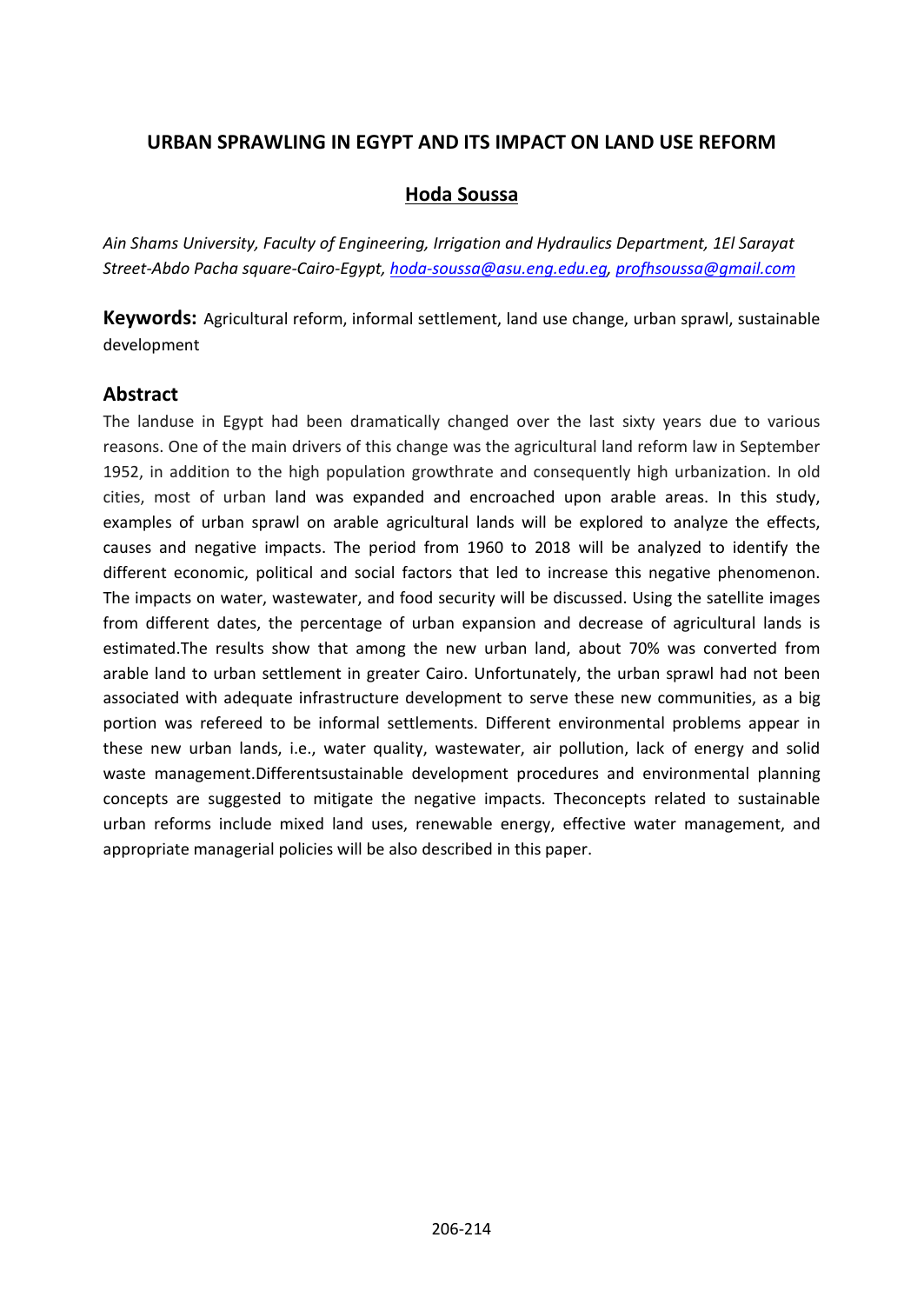### **UTILIZATION OF UNUSED WASTEWATER FOR FODDER PRODUCTION IN JORDAN**

#### **Anwar Jiries**

*Faculty of Science, Mutah University, Karak, Jordan; [jiries57@hotmail.com](mailto:jiries57@hotmail.com)*

**Keywords**: Heavy Metals, Isotopes, Jordan, Mining Wastewater, Jordan

#### **Abstract**

24 effluents and 10 groundwater samples in addition to the effluents produced by the washing process at the Al-Hisa and Al-Abyad phosphate mines in Central Jordan were investigated for major ion composition, heavy metals and isotopes contents. There was a significant difference in water chemistry between input (groundwater) and output (effluent water), but although the investigated area is highly fractured, the analytical results of stable isotopes indicated little or no mixing between the effluent water and groundwater in the area. This is attributed to the precipitation of clay-sized particles along the drainage channel. The effluent water from the two mines was found to be relatively low in sodium contents and radiation strength, and suitable for irrigation of salt tolerant plants. A pilot study was conducted at the Al-Abyad area near close to the phosphate mining in Jordan. 6 plots of 50  $m^2$  each were planted with two types of plant species (*Zea mays spp.* and *Medicago lupulina spp.*) and irrigated using 3 types of water (fresh groundwater, mine wastewater, and hybrid water consisting of 50% fresh water and 50% mining wastewater) in order to investigate the suitability of utilizing mining wastewater for food production in the area. Plots irrigated with mining wastewater showed slightly higher heavy metals concentrations and soil salinity than plots irrigated with fresh and hybrid water. Crop yields was estimated at the end of the experiments and showed that the yield from *Zea mays* plots was higher yield than the *Medicago lupulina* plots and the yields were inversely proportional to salinity as an increase of salinity by 2-folds resulted in reducing the yields by almost 50%. However, no risk of heavy metals contamination was found in plants and soil.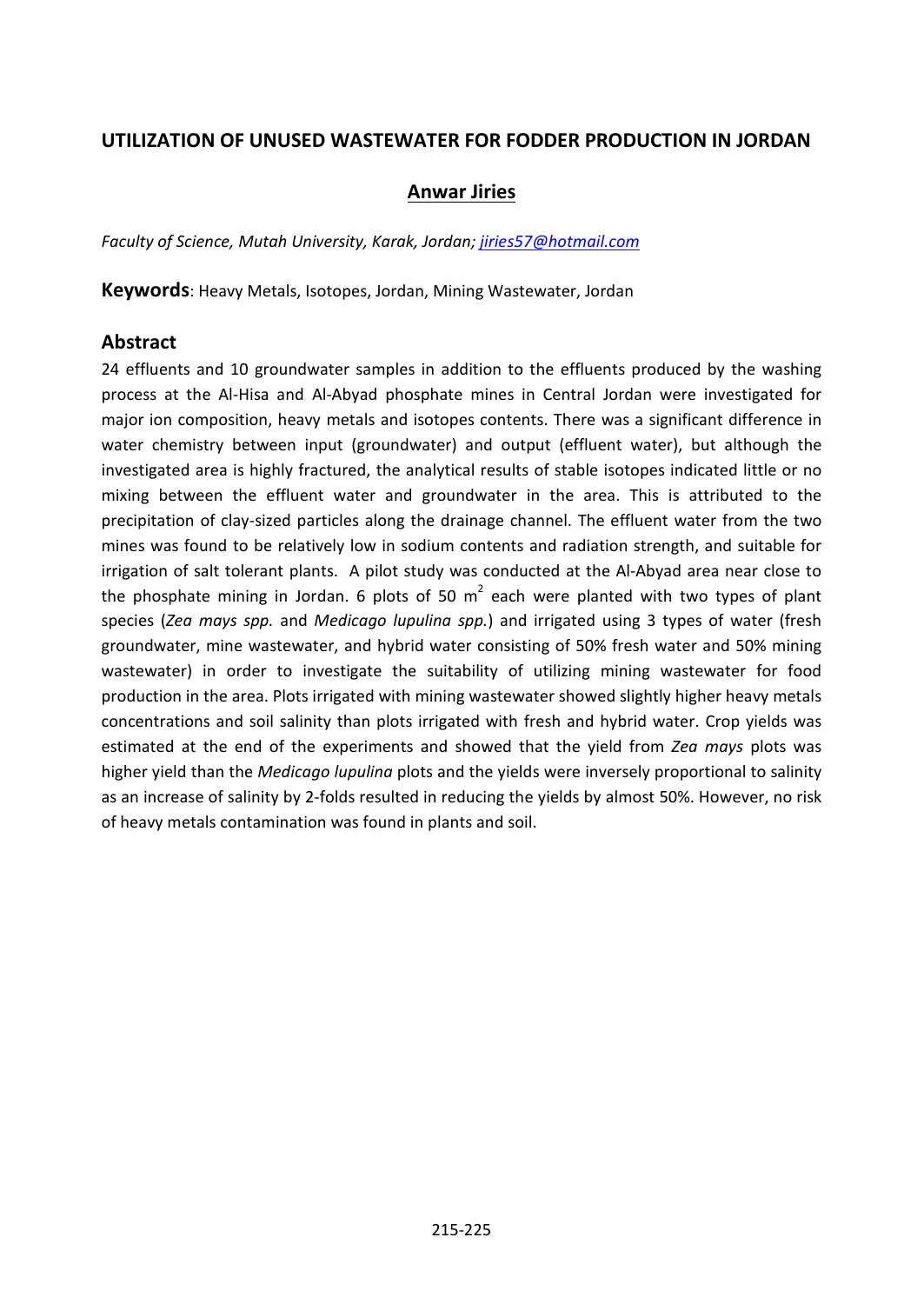### **WATER FOOTPRINT OF SUGARCANE CROP IN EGYPT**

# **A. Ghandour1 , A.A. Farag2 , A. Swelam3**

*1 Agricultural Engineering Research Institute (AEnRI), Agricultural Research Center, Dokki, 12311, Giza, Egypt; [atef\\_ghandour@yahoo.co.uk](mailto:Atef_ghandour@yahoo.co.uk)*

*2 Central Laboratory for Agricultural Climate (CLAC), Agricultural Research Center, Dokki, 12411, Giza, Egypt*

*3 Zagazig University, Faculty of Agriculture, International Center for Agricultural Research in Dry Areas (ICARDA) - Agricultural Engineering Department, 44511 Zagazig, Egypt*

**Keywords**: Water Footprint, green water, blue water, grey water, sugarcane

#### **Abstract**

Water footprint (WF) accounting as proposed by the Water Footprint Network (WFN) can potentially provide important information for water resource management, especially in water scarce countries relying on irrigation to help meet their food requirements. The agricultural water footprint addresses the quantification of water consumption in agriculture, whereby three types of water to grow crops are considered, namely green water (consumed rainfall), blue water (irrigation from surface or groundwater) and grey water (water needed to dilute pollutants). In this paper, water footprint resulting from sugarcane cultivation is calculated, including water footprint from green, blue and grey water. The cultivation area was the Upper Egypt zone comprising five governorates (Menya, Suhag, Qena, Luxor and Aswan). The highest value of water footprint of sugarcane 226 m<sup>3</sup>/t was found in Aswan governorate and the lowest 211 m<sup>3</sup>/t in Minay governorate. The average water footprint of sugarcane for the five governorates was 217  $\text{m}^{3}/\text{t}$ . The blue water footprint percentage was 81%, while the grey water footprint was 19% from total water footprint. The green water footprint was nearly zero because of the small amount monthly rainfall being negligible.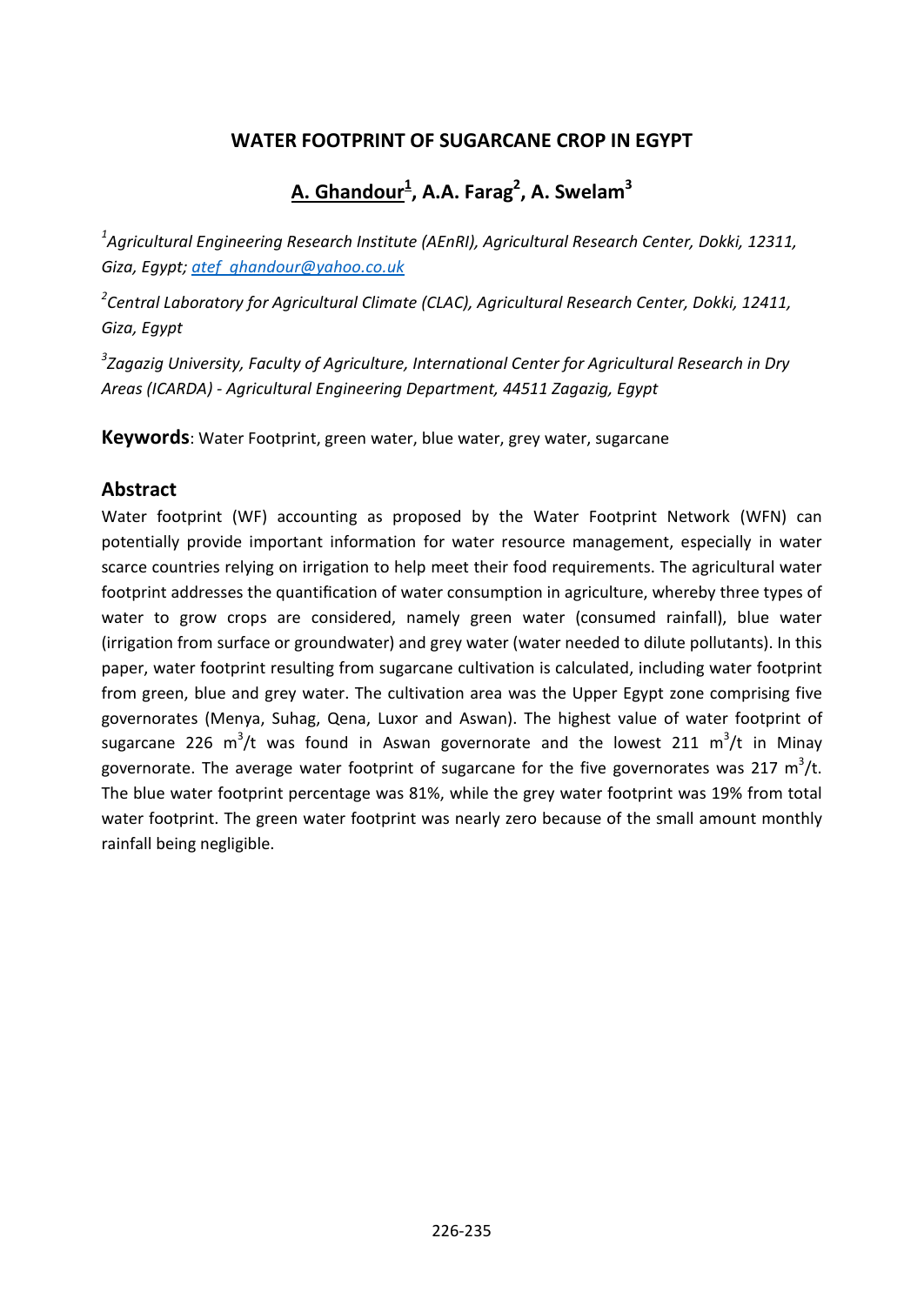### **ENERGY FOR WATER IN JORDAN'S WATER SECTOR**

#### **Abbas Al-Omari**

*Water, Energy and Environment Center, University of Jordan, Amman, Jordan; [abbas.alomri@ymail.com](mailto:abbas.alomri@ymail.com)*

**Keywords**: Hydropower, energy sector, water sector, water energy nexus, Jordan

#### **Abstract**

The severe water shortage in Jordan is coupled with a severe shortage in the energy resources, as evidenced by the fact that Jordan imports more than 97% of its energy demand in the form of crude oil. The water sector in Jordan consumes about 15% of Jordan's total energy demand, which raises concerns about its sustainability and brings the need to review its energy demand thoroughly, for the objective of making it more energy efficient and environmentally friendly. This paper looks into the energy consumption in Jordan's water sector, which includes drinking water supply pumping, treatment and distribution, and wastewater collection and treatment. The paper further investigates renewable energy opportunities in Jordan's water sector and looks into their feasibility. The results showed that opportunities do exist to make the water sector in Jordan more sustainable and environmentally friendly by improving its energy efficiency and reducing its dependability on conventional energy resources through increasing the share of renewable energy resources in the energy mix, i.e., hydraulic, solar, wind and bio energy. In addition, increasing the share of renewable energy resources in the energy mix will result in a more environmentally friendly water sector by reducing the carbon dioxide emissions into the atmosphere.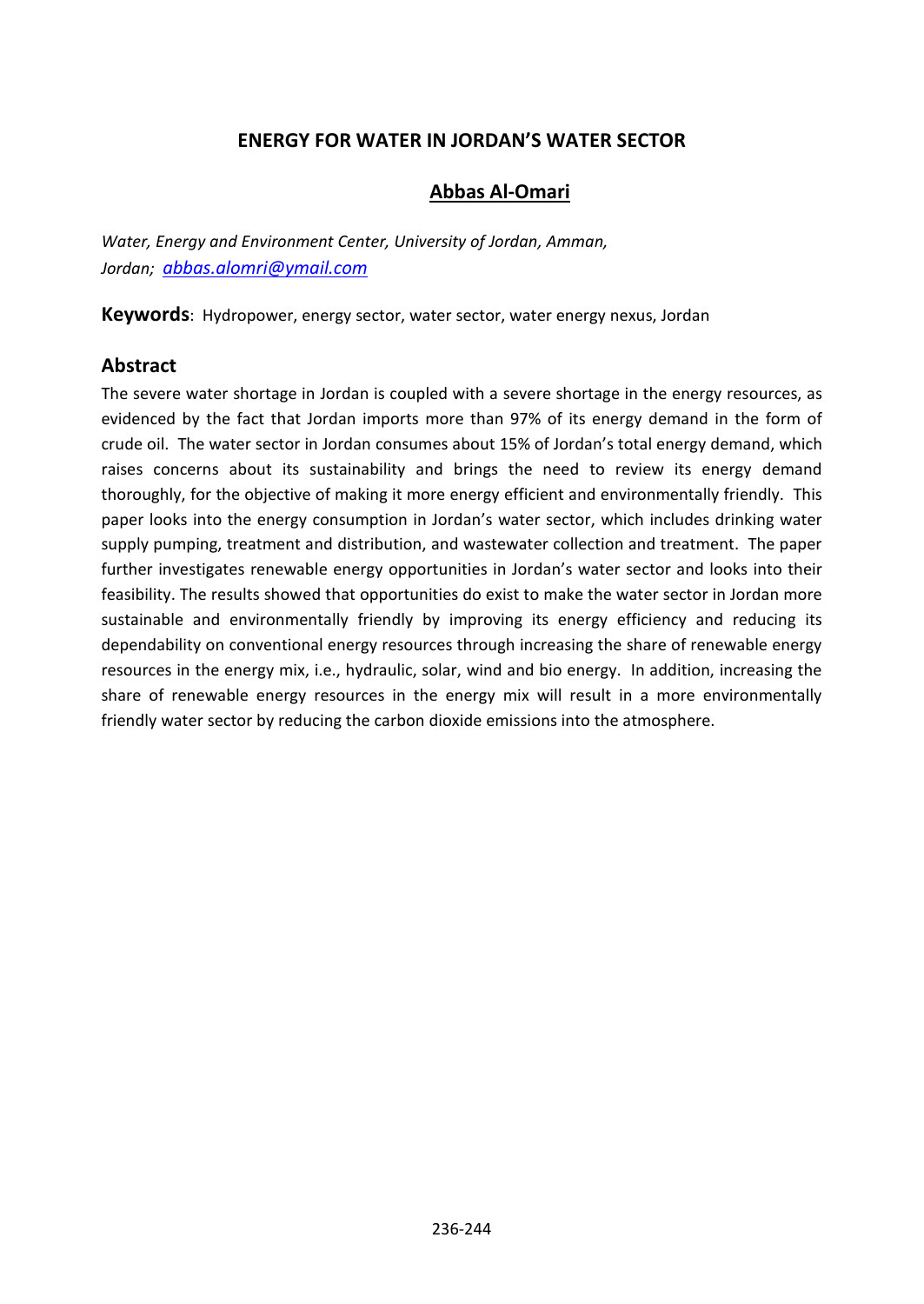# **WASTEWATER/WASTE TO ENERGY IN MENA REGION A REVIEW OF OPPORTUNITIES**

### **Zeinab Abou Elnaga**

*Mansoura University, Faculty of Science, Mansoura, Egypt[; zenab\\_77@mans.edu.eg](mailto:zenab_77@mans.edu.eg)*

**Keywords:** Wastewater, bioremediations, MFCs, solid waste, renewable energy, MENA region

#### **Abstract**

Unconventional renewable energy sources have been extensively investigated due to the environmental concerns caused by the employment of fossil oils and gases. MENA countries are in need to strategically developing diverse renewable and other domestic energy resources as part of a robust energy portfolio for the long term. Population growth, urbanization and economic prosperity in MENA region has accelerated consumption rates and increased the rate of waste production of all kinds. The aim of this paper is to present an overview of MENA's wastewater/waste to energy technologies and their current status as well as the opportunities for generating energy and water resource alternatives from municipal solid waste and wastewater in the region with the hypothesis that to date the research in this area has been somewhat disjointed. For the purpose of rising up the human and environmental security in MENA region (control risk) by highlighting management structures and strategies, it is essential to consider Waste to Energy (WtE) as a sustainable waste management strategy and cost-effective fuel source for the future. Moreover, plastic waste has high energy content with an incredible potential to use technologies like gasification for converting these materials into fuels, base chemicals, and other products. On the other side, the most promising sustainable methods for wastewater treatment are anaerobic techniques resulting in [bio-](https://www.sciencedirect.com/topics/earth-and-planetary-sciences/biogas)methane gas production, biological wastewater treatment for [hydrogen](https://www.sciencedirect.com/topics/earth-and-planetary-sciences/hydrogen-production)  [production,](https://www.sciencedirect.com/topics/earth-and-planetary-sciences/hydrogen-production) and biological treatment for power generation through the use of [Microbial Fuel Cells](https://www.sciencedirect.com/topics/earth-and-planetary-sciences/microbial-fuel-cell) (MFCs).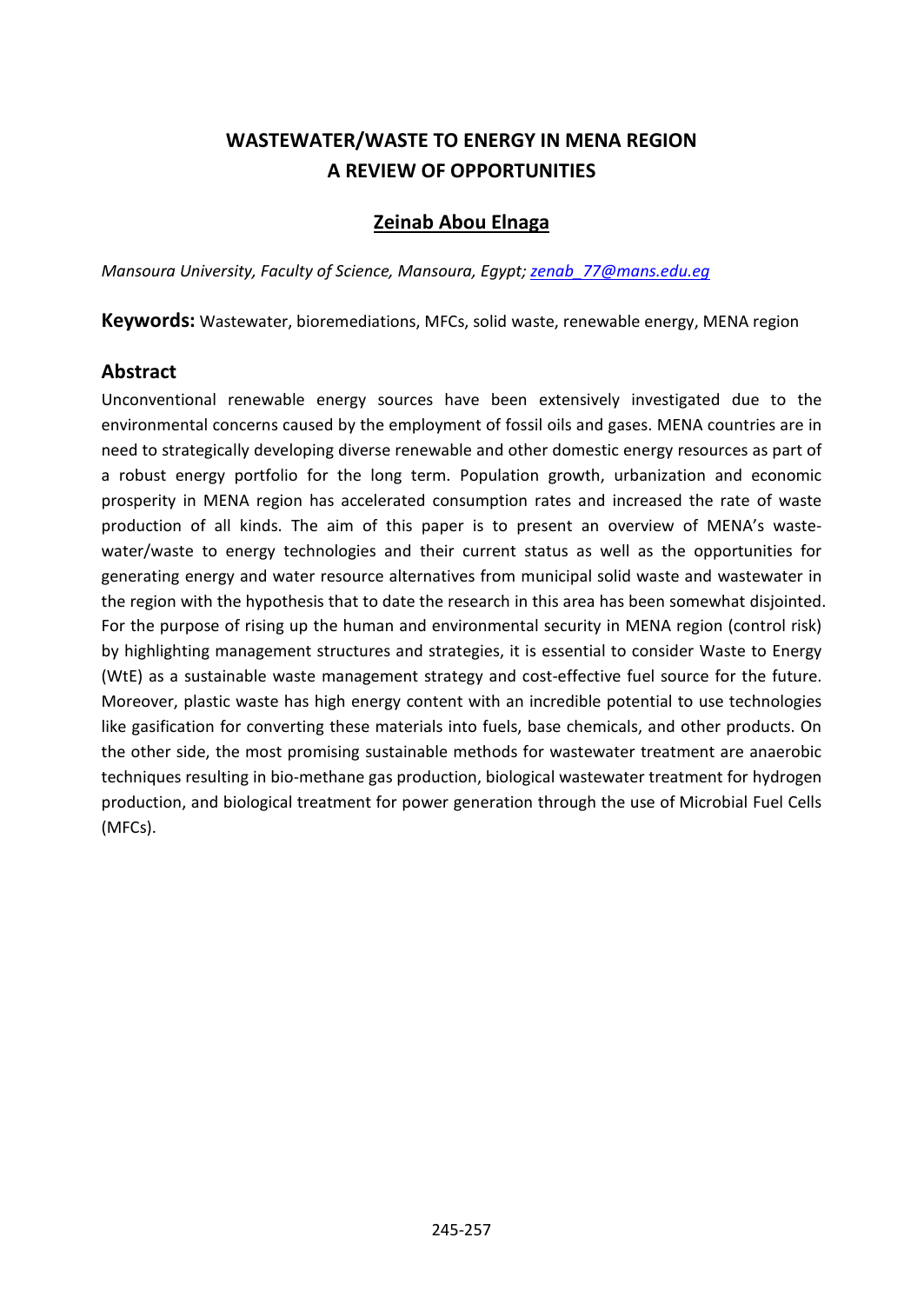### **A REVIEW ON SMART CITY CONCEPT AND SMART WATER MANAGEMENT**

### **I. Ethem Karadirek, Bülent Topkaya**

Akdeniz University, Faculty of Engineering, Department of Environmental Engineering, 07058 Antalya, Turkey; [ethemkaradirek@gmail.com;](mailto:ethemkaradirek@gmail.com) [btopkaya@hotmail.com](mailto:btopkaya@hotmail.com)

**Keywords:** Information and communication technologies, ICT, smart cities, smart water management, urban water systems

#### **Abstract**

It is estimated that 67% of the world's population are going to live in cities by 2050. Therefore, sustainable management of cities are crucial. Recently, information and communication technologies (ICTs) play an important role in everyday life of many people. A new concept, called smart city, has attracted a worldwide attention for sustainable management via integration of ICTs, which are helpful tools for improving sustainability. Urban water cycle, which is under pressure due to climate change and urbanization, plays an integral part of daily life. Sustainable management of water resources is one of the most important issues around the world, especially in countries suffering from water scarcity. Smart water management (SWM) aims to overcome challenges in the water sector by promoting the coordinated development and management of water via integration of ICT tools. Integration of ICTs into SWM can be adapted to continuously monitor and to diagnose problems, to prioritize and to manage maintenance issues, and to use data for optimizing all aspects of urban water systems. This study aims to provide brief information about smart cities and the emerging concept of smart water management for enhancing resilience and improving sustainability of urban water systems.